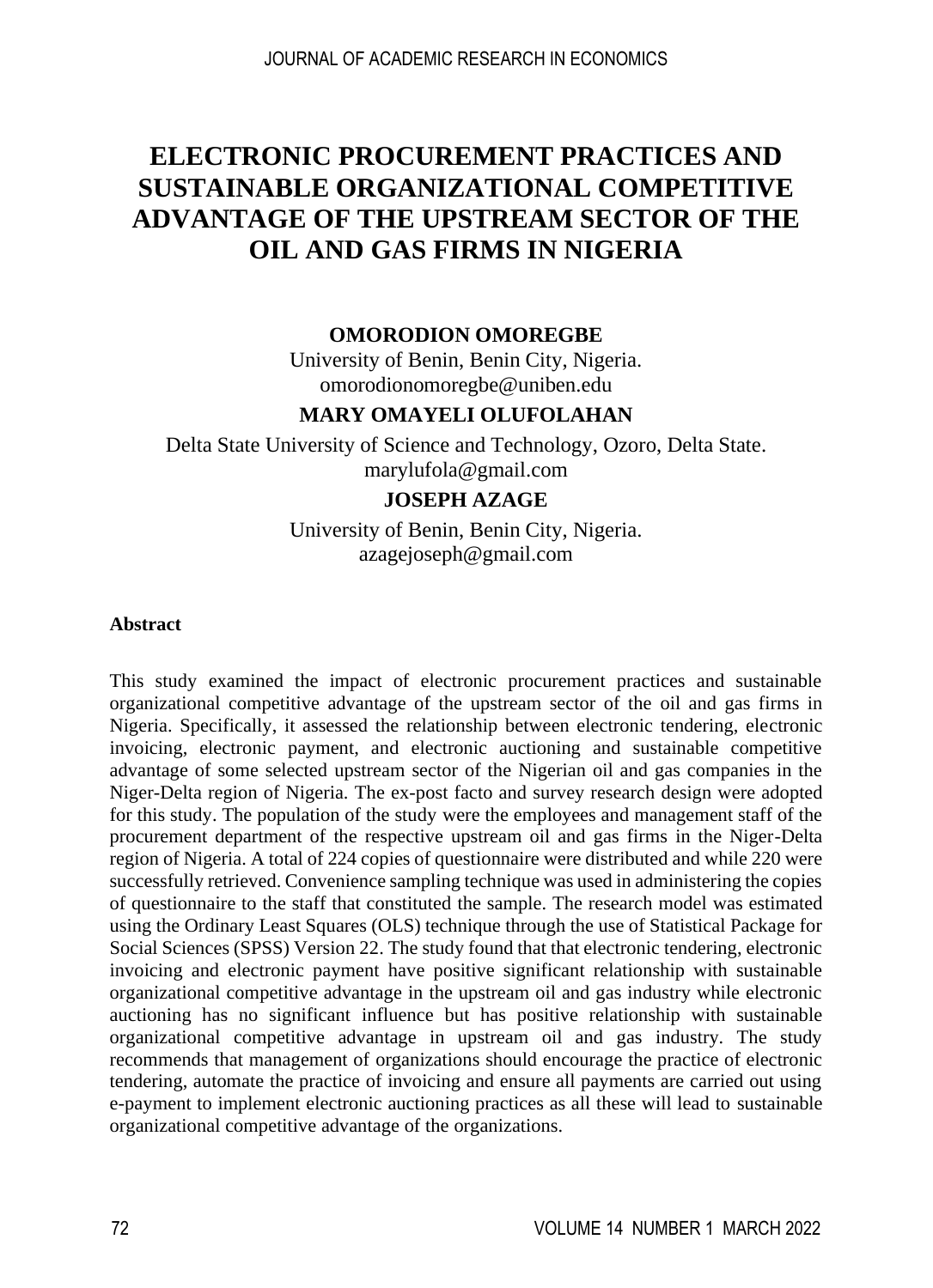**Keywords:** Electronic Auctioning, Electronic Invoicing, Electronic Payment, Electronic Tendering, and Sustainable Competitive Advantage

**JEL Classification:** M1, G14, C44, H57

## **1. INTRODUCTION**

The role of the oil and gas sector in Nigeria's nation building cannot be overemphasized. It is the prime aspect of the nation's industry that provides the revenue that ensures the wellbeing of every citizen. The smooth running of oil and gas firms is a key element in the promotion of broad-based socio-economic growth and development of a nation. The oil and gas firms in Nigeria have evolved over the years and are confronted with some daunting challenges in the face of profitable opportunities (Agagu  $\&$  Adu, 2008). These challenges typically manifest in terms of poor deployment of infrastructure/equipment, youths restiveness, pollution of the environment, unfavourable government policies and implementation, among others. To surmount these challenges, the oil and gas firms in Nigeria must be efficient in their use of resources and benchmark their performance against that of their peers across the globe. Hence, the need for the oil and gas firms of the country to examine areas that will assist in the improvement of operational performance vis-à-vis competitive advantage that is sustainable. This can be ensured through proper planning and execution of strategies such as the deployment of electronic procurement system (EPS) that will continuously make them relevant in the face of global competition.

In the views of Croom and Brandon-Jones (2004), EPS is the use of Internetbased information and communication technologies (ICTs) to perform the processes of procurement. The processes of procurement for materials and items include searching, sourcing, negotiation, ordering, receipt and post-purchase review and among others. Davila, Gupta and Palmer (2002) explained that EPS is a technological innovation that expedites the purchase of products by organizations through the Internet. MacManus (2002) posited that EPS is an application that can be used to improve proficiency and the performance of the organization. The achievement of improved proficiency and performance by organizations through the adoption of EPS can be seen in the areas of transparency, accountability, and relative advantage, prompt exchange of information, reduced operational costs and among others.

With the advent of the Internet and today's global competitive oil and gas firms, the delivering of quality and innovative services to clients by the oil and gas firms cannot be over emphasised. It is a must for their continuous survival. Consequently, many oil and gas firms are shifting their operational mode from the old-style (traditional) procurement system to the adoption of EPS in order to have improved business efficiency (Davila et al., 2003). The consequences of the continuous use of traditional procurement system by organizations range from lack of access to swift information, labour-intensive, lack of continuous replenishment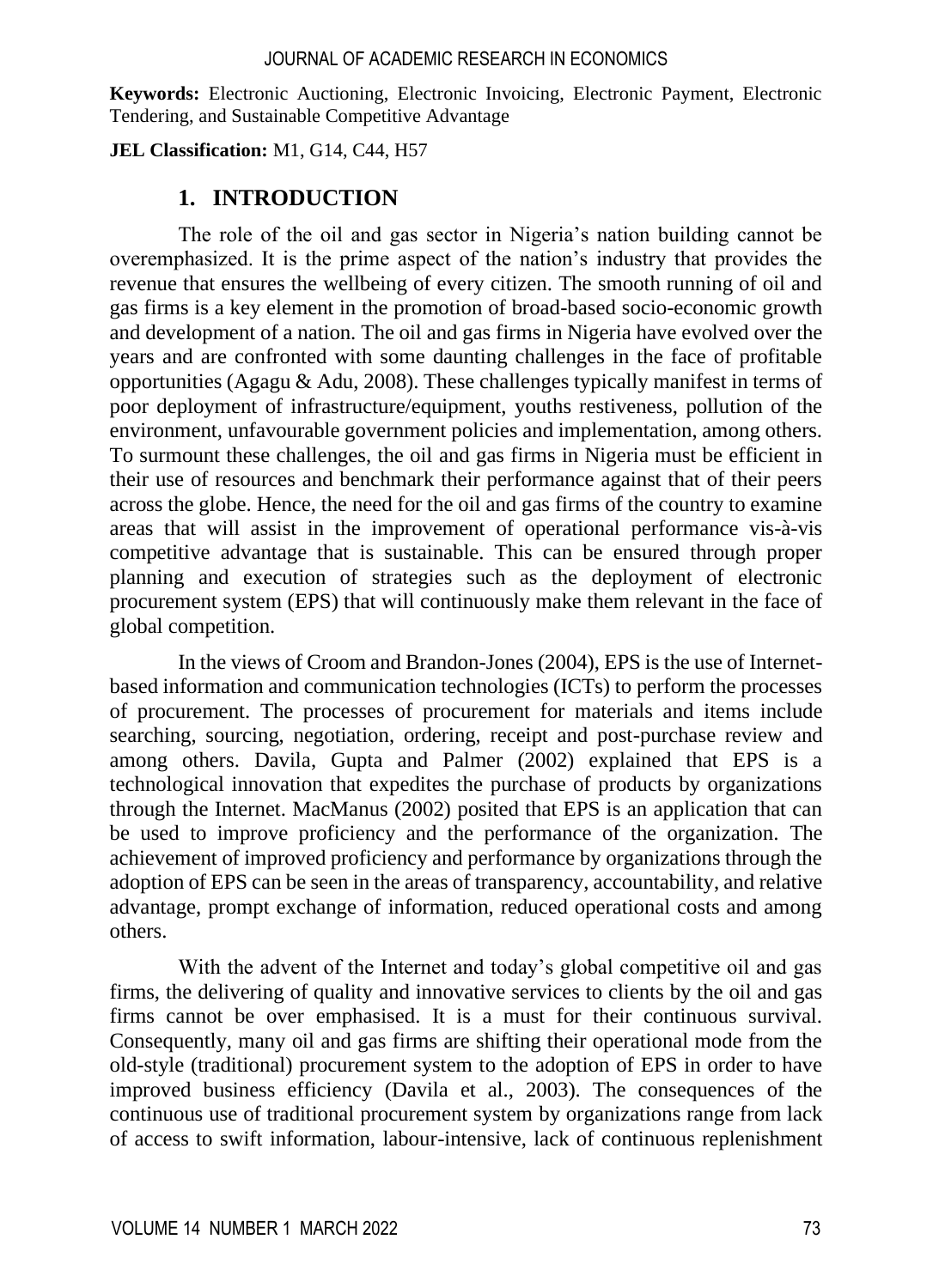supply model, inefficiency etcetera (Omoregbe & Osifo, 2020). The adoption of EPS by the oil and gas firms has the potential benefits to increase service firm's competitive advantages on the basis of improved clients' satisfaction with groundbreaking ideas, reduction in the total cost of material acquisition, timely delivery of materials, improved profitability, elimination of paperwork, improved suppliers' relationships with the oil and gas industry management, enhanced operational efficiency and improved procurement process transparency/accountability (Trkman & McCormack, 2010; Matunga, Nyanamba & Okibo, 2013).

The implementation of electronic procurement system practices such as etendering, e-invoicing, e-marketing, e-payment, among others is expected to strategically anticipate and manage change in the oil and gas sector (Davila et al., 2002). This will provide ad-hoc solutions issues of EPS whenever necessary. Organizations that implement e-procurement strategic management perspectives will accomplish gains in efficiency. The gains can be seen through substitution of paperwork for new electronically enabled collaboration and integration of tendering data by clients and the reduction in the cost of purchasing by the organization (Davila et al, 2004; Omoregbe & Osifo, 2020). In fact, the use of e-procurement system can be the engine for sustainable development and organizational competitiveness (McCue & Roman, 2012). EPS enables an opportunity to increase strong coordination and collaboration by enhancing relationship between supplier and buyer, and efficient integration of the process electronically.

However, the use of e-procurement in achieving the goals of sustainable organizational competitive advantage through the increase in organizational performance and improvement in the ability of the organization to deliver goods and/or services using the Internet is a major challenge for the oil and gas firms. To this end, this study examines electronic procurement practices and sustainable competitive advantage of the upstream oil and gas firms in Nigeria.

## **1.1. STATEMENT OF THE RESEARCH PROBLEM**

The advent of the Internet has made e-procurement system usage by firms gain increased dominance and enhanced competitiveness (Matunga et al, 2013). Omoregbe and Osifo (2020) emphasized that despite the current trend towards eprocurement system practices as a cost effective way in creating more values to customers/clients, reaching suppliers and business allies in a way to gain market share and competitive advantage, many firms in Nigeria are still trailing behind in its adoption and implementation. The hesitation to adopt electronic procurement system by some firms stems from lack of availability of the facilities necessary for EPS adoption (Matunga et al, 2013). Most firms in Nigeria use computers that lack applications/packages, facilities and capacities for carrying out trusted and secured electronic procurement system couple with poor network service, lack of accountability and openness in the process of procurement for goods (Omoregbe & Osifo, 2020). These challenges have seemingly and practically made it difficult for some firms in Nigeria to have appropriate technique in consulting, bidding, payment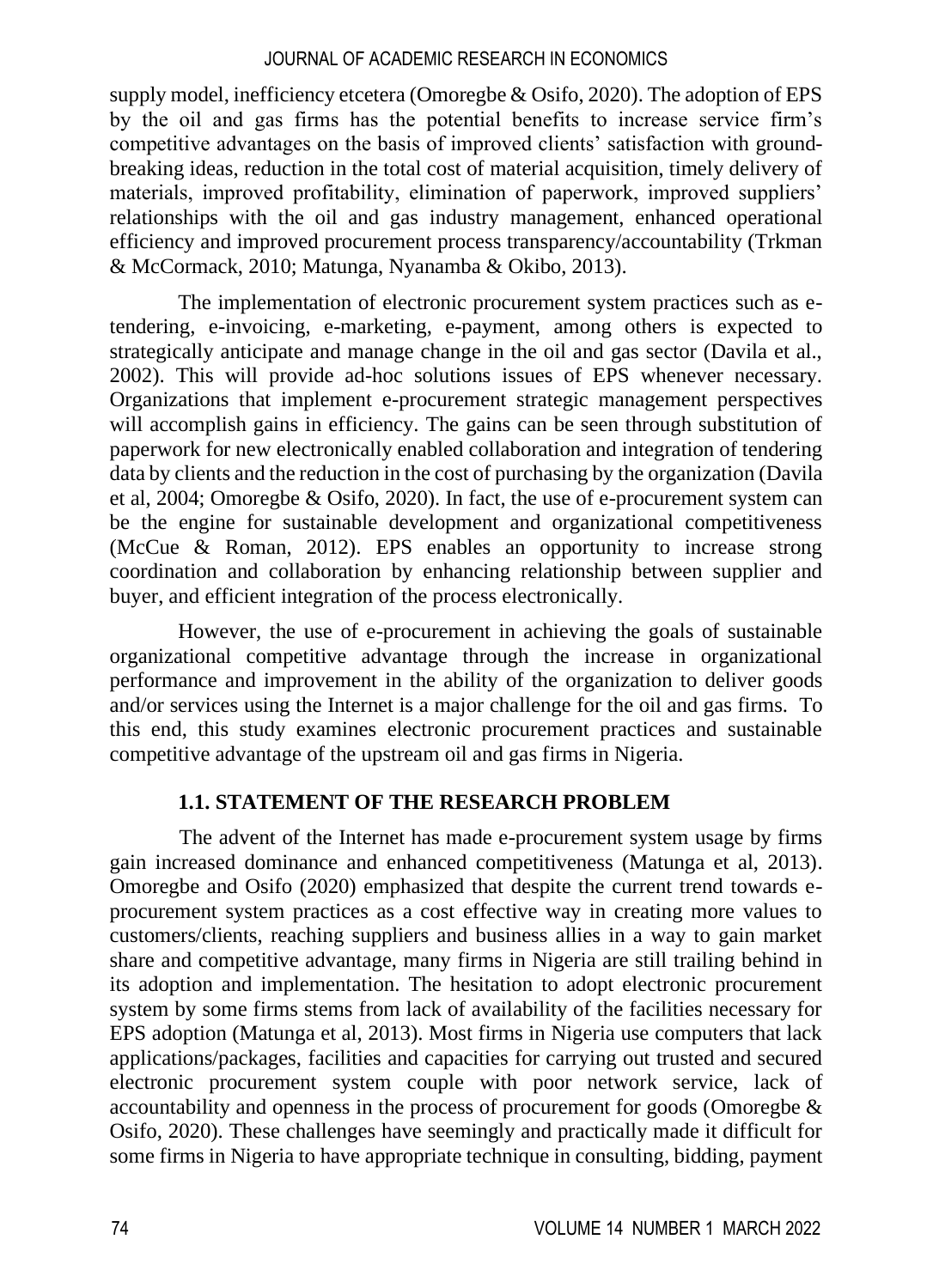and contracting the supply of materials to contractors. The absence of an electronic procurement initiative by some firms in Nigeria has led to poor efficiency in achieving the best treaty of the supply contract in service delivery. Thus, it has caused low suppliers' satisfaction and possibly threatened competitive advantage of the firms.

In recent time, there have been a number of criticisms against the traditional mode of procurement system process by some firms in Nigeria. These procurement mode of practices complaints range from poor handling of procurement information about the procurement process thus leading to excessive corruption, delay in timely supply of materials, unnecessary exploitation of clients/contractors through unsolicited gratifications, issue of poor tendering, delay in payment of suppliers due to the deferment in granting permissions for the supply of materials. In bracing up towards the maximization of productivity, the Nigerian oil and gas firms have to depart from the use of traditional procurement system to electronic procurement system practices. It therefore becomes imperative to examine the electronic procurement practices on sustainable competitive advantage of upstream oil and gas firms in Nigeria and the study fills that gap in knowledge.

A number of studies on the relationship between electronic procurement system practices and organizational competitive advantage have been performed (Vaidya, Sajeev & Callender, 2006; McCue & Roman, 2012; Oriri & Bichanga, 2015; Chegugu & Yusuf, 2017; Oteki, Namusonge, Sakwa & Ngeno, 2018). From the various studies highlighted, attempts were made by some scholars to analyse the influence of EPS in the public sector (Vaidya, Sajeev & Callender, 2006; Chegugu & Yusuf, 2017; McCue & Roman, 2012). In similar manner, most studies examined the influence of electronic procurement system in the foodservice sector (Oteki et al, 2018) and in the textile industry (Yen & Ng, 2013). These numerous studies represent efforts to address diverse and thought-provoking aspects of electronic procurement system initiatives. However, there is dearth of empirical studies in addressing the relationship between electronic procurement system practices and organizational competitive advantage in the upstream oil and gas sector in Nigeria.

This study thus contributes to extant literature by analysing the impact of electronic procurement practices on sustainable competitive advantage of the upstream oil and gas firms in Nigeria by analysing copies of the questionnaire successfully retrieved by employing diagnostic test like principal component analysis, Kaiser-Meyer-Olkin (KMO index) measure of sampling adequacy tests and the Bartlett's test for sphericity, Pearson correlation matrix and as well as the ordinary least squares (OLS) regression.

#### **1.2. OBJECTIVES OF THE STUDY**

The broad objective of this study was to analyse the relationship between electronic-procurement practices and sustainable competitive advantage of some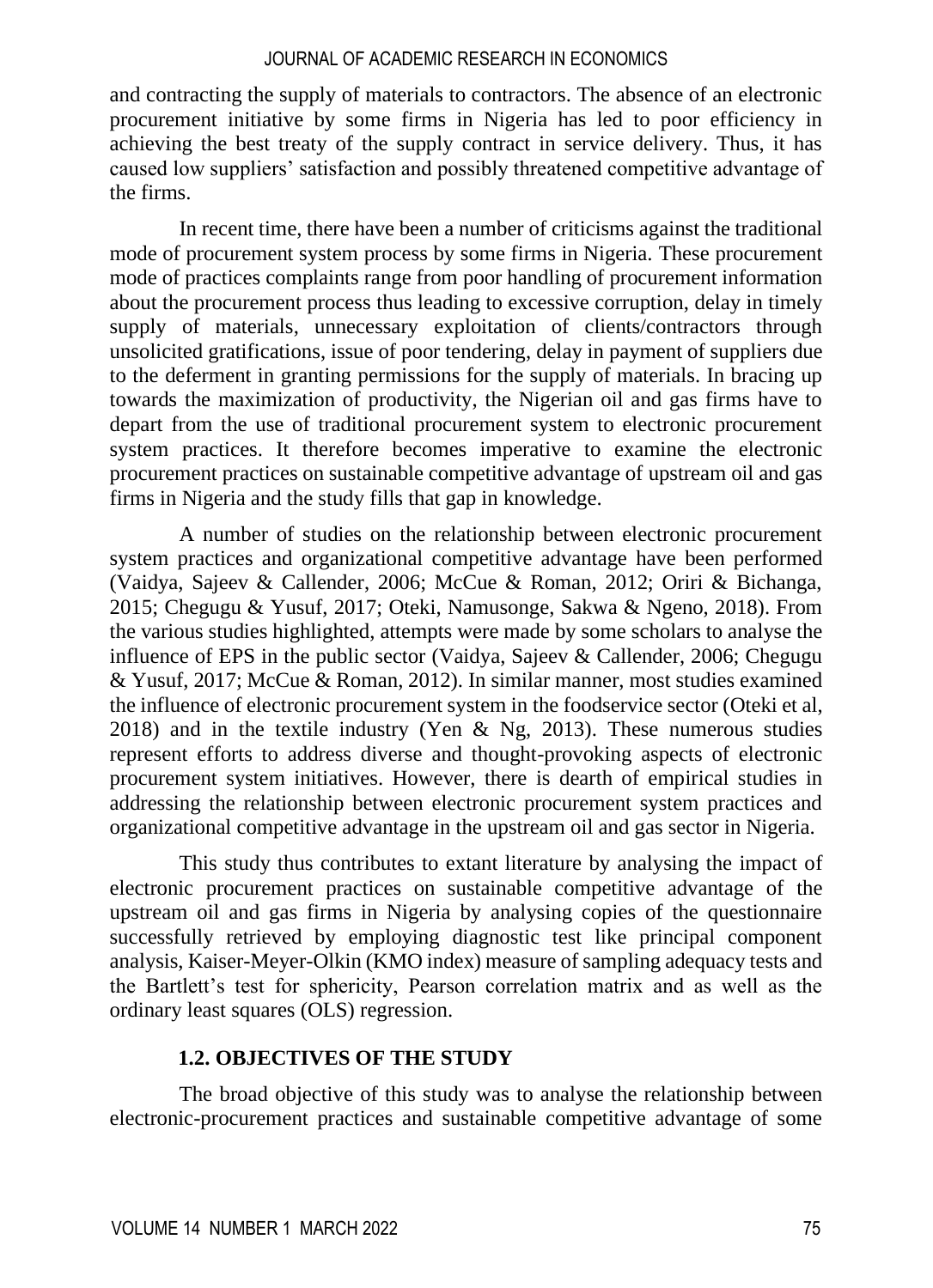selected Nigerian upstream oil and gas firms in the Niger-Delta region of Nigeria. The specific objectives of the study were to:

i) determine the extent to which electronic tendering influence sustainable competitive advantage of some selected Nigerian upstream oil and gas firms in the Niger-Delta region of Nigeria;

ii) examine the extent to which electronic invoicing influence sustainable competitive advantage of some selected Nigerian upstream oil and gas firms in the Niger-Delta region of Nigeria;

iii) investigate the extent to which electronic payment influence sustainable competitive advantage of some selected Nigerian upstream oil and gas firms in the Niger-Delta region of Nigeria; and

iv) ascertain the extent to which electronic auctioning influence sustainable competitive advantage of some selected Nigerian upstream oil and gas firms in the Niger-Delta region of Nigeria.

## **1.3. RESEARCH HYPOTHESES**

The following hypotheses in their null forms were tested to guide the direction of the study.

i) Electronic tendering does not significantly influence sustainable competitive advantage of some selected Nigerian upstream oil and gas firms in the Niger-Delta region of Nigeria.

ii) Electronic invoicing does not significantly influence sustainable competitive advantage of some selected Nigerian upstream oil and gas firms in the Niger-Delta region of Nigeria.

iii) Electronic payment does not significantly influence sustainable competitive advantage of some selected Nigerian upstream oil and gas firms in the Niger-Delta region of Nigeria.

iv) Electronic auctioning does not significantly influence sustainable competitive advantage of some selected Nigerian upstream oil and gas firms in the Niger-Delta region of Nigeria.

## **2. LITERATURE REVIEW**

## **2.1. CONCEPT OF SUSTAINABILITY OF FIRM'S COMPETITIVE ADVANTAGE**

In the views of Reed, Lemak and Mero (2000), competitive advantage is the result of the organization's strategy that creates increased value for a firm, relative to that of its competitors. Competitive advantage is an organization's uniquely ability and capabilities to do something better, faster, cheaper when compared with rival firms in the marketplace (Omoregbe & Eniola, 2017). Omoregbe and Eniola (2017)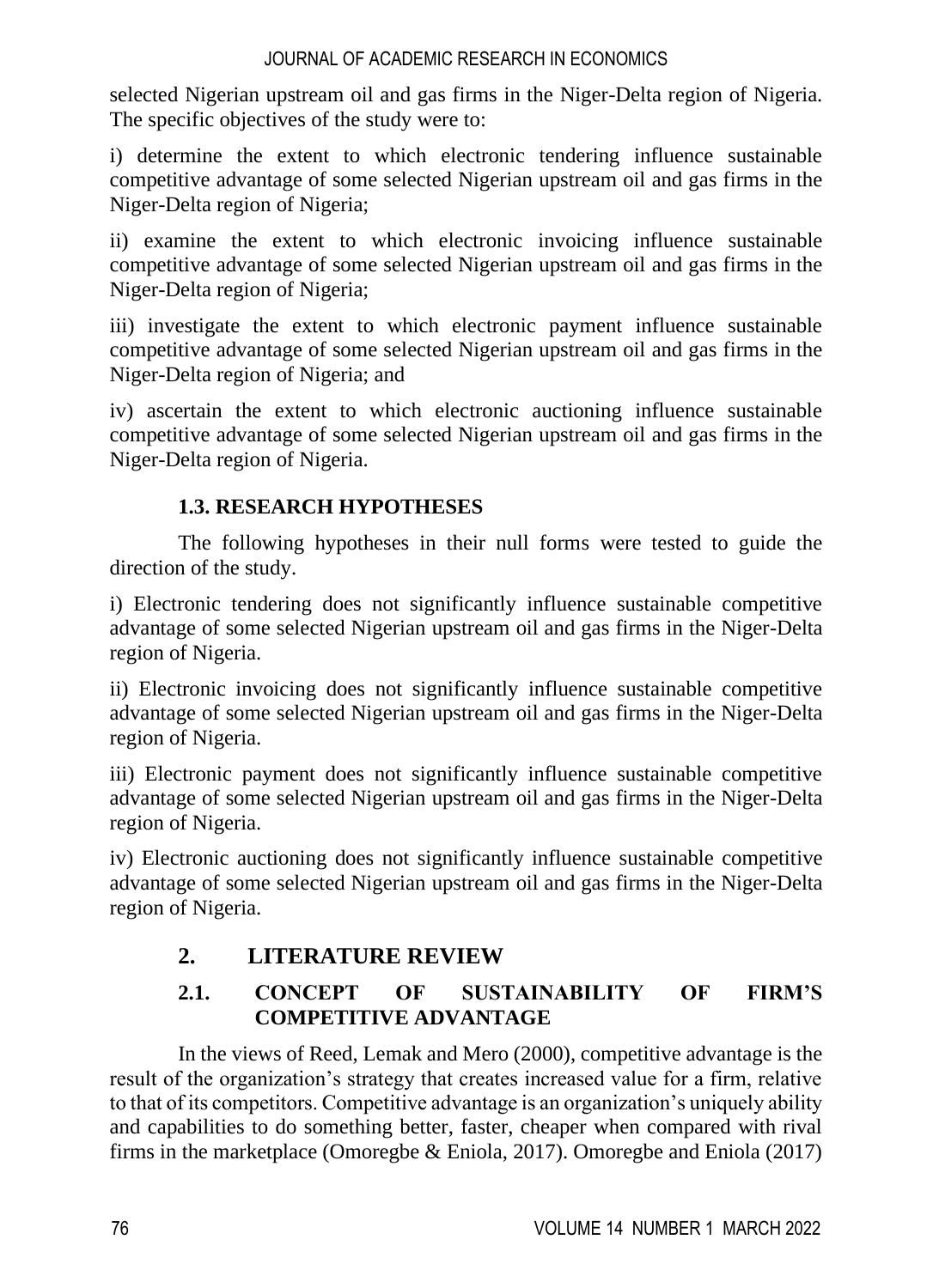posit that these unique factors encompass capabilities such as innovations, expertise, technology, strategy, skills and knowledge, the ways the employees are managed, ability to manage change, processes that allow a firm to be successful and differentiate itself from its competitors. Consequently, these unique factors help firms to create more economic value than its rivals. The various definitions emphasize that firms use competitive advantage as a leverage to be ahead of likely competitors in the industry. This aids in the offering of customers better and greater value.

The successful implementation of EPS practices has the ability to create a unique advantage for the firms as a worthwhile business strategy. It ensures a defining capability for organizational sustainable competitive advantage as it will place the firm at superior position. This will make the firm to outperform potential competitors. Consequently, sustainability of competitive advantage thrives in organizations that embrace new innovations such as e-procurement system and management of available resources effectively and efficiently.

## **2.2. CONCEPT OF ELECTRONIC PROCUREMENT SYSTEM (EPS) PRACTICES**

In the views of Minahan and Degan (2001), EPS is the use of the Internet to implement the purchasing process between buyer and supplier. Wu, Zsidisin and Ross (2007) posited that electronic procurement system is the application of computerised system to enable supply of goods on the Internet. Yen and Ng (2003) emphasised that the purchasing process of goods through the Internet may involve enterprise-to-enterprise, enterprise-to-consumer or enterprise-to-government. From the extant literature, we define electronic procurement system as the application that facilitates the process of buyer-supplier exchange of goods and services on the Internet. In other words, electronic procurement system entails the purchasing/selling of goods and services over the Internet. It is a platform that enables organizations link directly with business allies and contractors to allow the process of procurement of materials. To this end, EPS is a business strategy by business enterprises to manage all business dealings, such as bids, inquiries and responses and pricing for products and services. These business relations are related to the supply of materials for the organization. The buying of goods and services on the Internet involve a number of processes, which include searching, information, sourcing, selecting, settlement, negotiation, ordering, receipt and aftersales/management of supplies, among others. However, there are a number of practices that can be performed with the application of EPS in the organization. They include electronic tendering, electronic marketplace, electronic auction/reverse auction and electronic catalogue/purchasing and among others.

## *Electronic Tendering (E-tendering)*

Electronic tendering involves the use of an Internet collaboration platform to provide offerings, queries for information, distribution and receipt of tender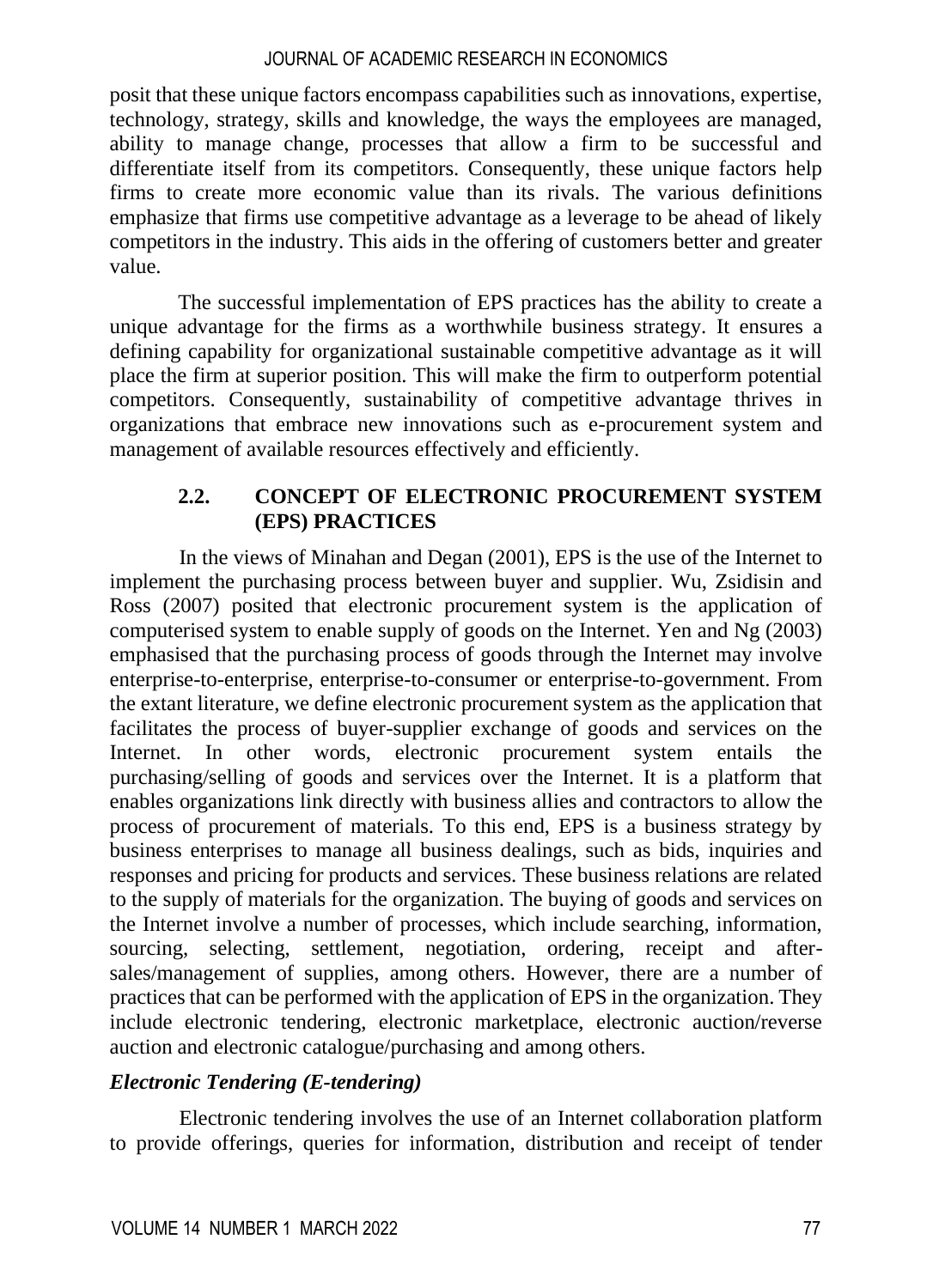information. It involves a number of processes, which include receipt of tender forms, submission of tender sum and final selection of successful tender for the contracts on the Internet (Matunga et al, 2013). The aim of electronic tendering is to have an improved productivity in the course of tendering. The improved effectiveness and efficiency will be observed in the area of reduction in paper handling, savings in operational cost, and speedy communication and collaboration. The use of less paperwork due to e-tendering results in fewer mistakes and more efficient purchasing process. Hence, electronic tendering is a departure from manual means of handling paper to automated enabled means of communication between two or more parties. One of the major advantages of electronic tendering is the remote accessibility of the system. Thus, making it possible for a tenderer to access the facilities of the tender engine from anywhere in the world without being impeded by geographical location constraints.

Thus, the Internet platform used for tendering should be able to promote acceptable levels of interoperability among the systems (Matunga et al, 2013). To this end, the e-tendering will ease and expedite the process of prequalification, public invitation, submission of tender, close of tender, assessment of tender and award of tender. Hence, any electronic tender system should be able to guarantee legal compliance within a secure environment.

### *Electronic Auction*

An electronic auction is an automated enabled platform that enables suppliers bid online for contracts due to a published specification (Matunga et al, 2013). E-auctions use the Internet to share communications and facilitate collaboration among the parties. The automated enabled platform fosters competition among the suppliers. This ensures that goods and services are supplied at their current market price (MacManus, 2002). Electronic auction is a departure from the traditional competitive bidding to enable decision-making in sourcing for goods and services. One of the major differences between an automated-enabled auction and a traditional competitive bidding process, is that all suppliers can usually see their bids along with the current lowest bid, as well as having the opportunity to re-bid as many times as they wish (McCue & Roman, 2012). However, all bids can be adjusted in real time from a range of variables from other attributes, which allows buyers to view the quoted price, which makes up the total cost of acquisition. Thus, electronic auction is a bidding process that allows participating suppliers submit successively lower priced bids during a specified time period. To this end, electronic auction is aimed at assisting both buyers and suppliers with visibility of bid status and compete dynamically in real-time by allowing an instant response by the various parties.

McCue and Roman (2012) are of the view that if electronic auctioning is properly conducted with a number of participants, it gives room for a more level playing field for suppliers through increased transparency. An electronic auction allows for a bid on price and/or other quantitative attributes such as carriage charge,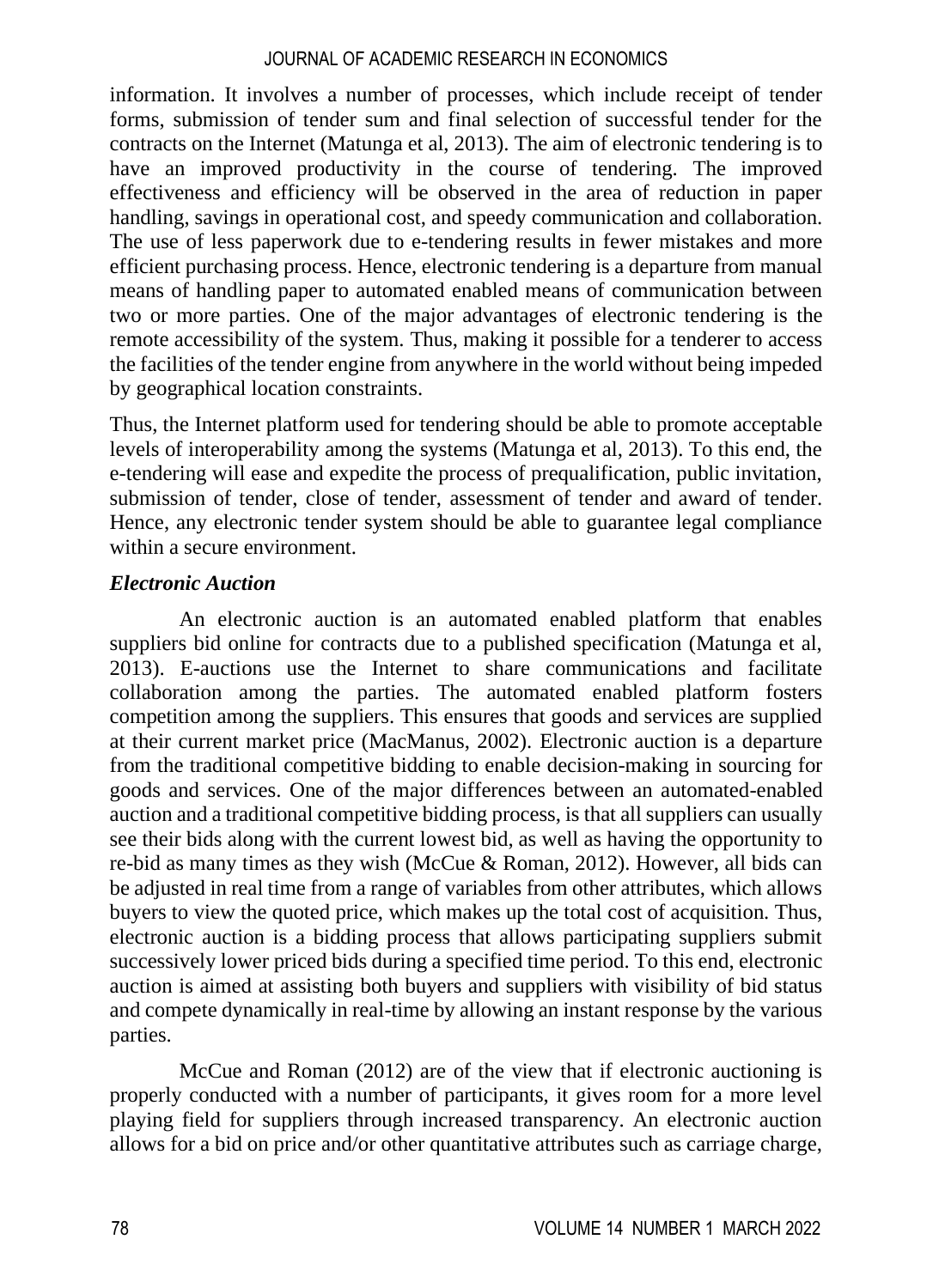quantity discounts, and quality, among others (McCue  $\&$  Roman, 2012). Hence, electronic auctions can be used to consolidate or renew existing contracts.

However, electronic auction begins with the buyer posting their requirement for goods and services on Web site. Furthermore, a reserve price is generally set, which is a price the suppliers must meet in order to be considered. The buyer then invites suppliers to bid against each other. There is also the forward form of electronic auction. This allows sellers to post single or multiple items in an open ascending price auction. The seller specifies all the requirements, such as quantity, opening bid price and bid increment (Oteki et al, 2018). The seller may set a reserve price; if this price is not met by the end of the auction, the seller is not obligated to sell. Where the reserve price is met then both buyer and seller are obligated to the sale.

The using of Internet enabled platform makes e-auctions to realize real time market pricing for goods and services. This usually results in substantial savings for the buying enterprise. Other benefits according to Vaidya et al (2006) include a reduction in the time to source for goods and services cycle time once the process is ascertained, improved specification of requirements and increased transparency of the process.

#### *Electronic Payment*

Electronic payment system is the complete payment processes, instruments, technology structures, procedures, rules, regulations, laws, etcetera that come into play when a payment instruction is made by an end-user (Carr & Smeltzer, 2002). These rules, laws, regulations, devices, technological systems and arrangements put in place by trading partners/stakeholders, government regulation agencies from time to time in all countries ensure that electronic payment systems' effective infrastructural facilities such as the use of electronic digital exchange, personal computer, smart devices, mobile phones, etcetera for monetary interchange are designed and developed (Chegugu & Yusuf, 2017). Thus, electronic payment system is an online enterprise process used for fund transfer between two or more business partners. There are various modes of e-payment systems. They include debit card payment system, credit card payment system, online electronic cash system, electronic cheque system, and smart cards based electronic payment system (Matunga et al, 2013). These modes of e-payment systems are commonly fronted and aided by banks whenever business transactions are made in terms of payments.

Chegugu and Yusuf (2017) stated that electronic payment systems make it easy and economical to promptly pay suppliers on supply delivery. This results in less charges incurred when money is been sent through electronic banking systems. Today, the Internet and the use of Information and Communications Technologies have greatly influenced the acceptance and the usage of electronic payments. Thus, electronic payment system has improved the use of supply chain management. The implementation of the use of website usage by enterprises has to a great degree integrated, much more improved supply chains with full information transparency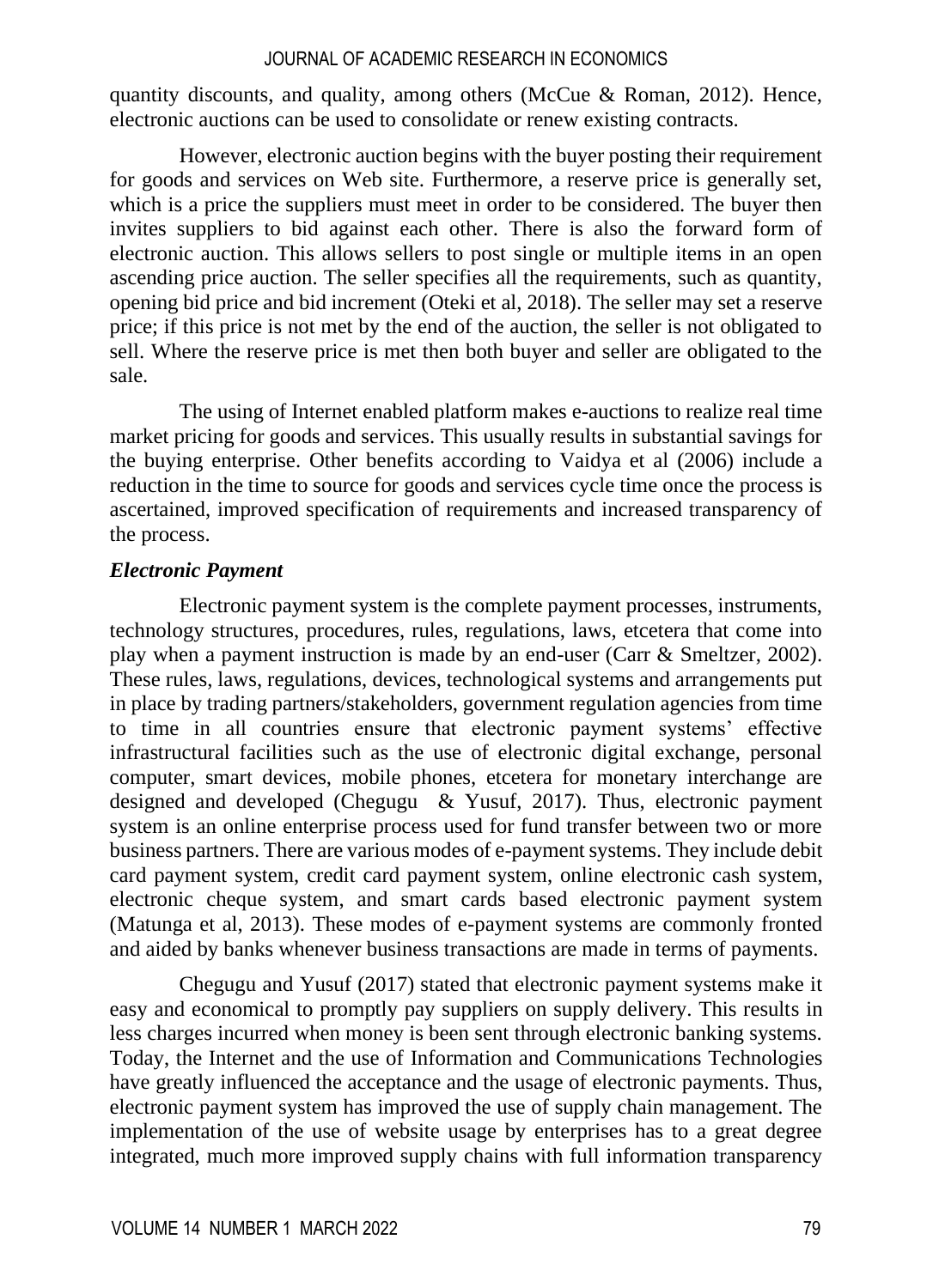and optimal allocation of value-adding processes. Hence, organizations that have fully operationalized their EPS will be able to follow up the process of procurement in determining the payments to be made. Thus, guaranteeing a transparent system that can reduce the cost of operations, which has been flooded with massive corruption in the past when organizations were using manual methods.

## *Electronic Invoicing*

Chegugu and Yusuf (2017) opine that the implementation of electronic invoicing (e-invoicing) reduces the cost of labour for the delivery of hardcopy files as an invoice to suppliers, allies and business partners. They affirm that majority of firms conduct their operations based on information regarding the tenders that the firms conduct; the number of firms that apply the use of e-tendering systems is greater than those that do not have e-procurement process and that most firms prefer to make extra charges based on changes in cost of goods and services.

Walker and Harland (2008) stated that the cost of the deployment of online infrastructural facilities is reduced per business transaction when the volume of transactions increases. Thus, they emphasised on the use of a financially sustainable e-invoicing system. To this end, corporate organizations need to fashion out this critical mass through the use of a value network of business partners and technology system providers to add to the essential desirability for electronic invoicing through the financial supply chain.

## **2.3. EMPIRICAL REVIEW**

Vaidya, Sajeev and Callender (2006) carried out a study on the critical factors that affect EPS adoption success in the public sector. Significant variables of critical success factors were identified in the study. These critical factors that determine the success of adoption of e-procurement are training of stakeholders, supplier adoption, integration of the system, security and verification, re-engineering process, performance measurement, performance of top management, change management program and communication systems. The study revealed that adoption of e-procurement system still remains a major challenge notwithstanding the efforts put by the governments in the reforms towards adoption of e-procurement system. The findings further revealed that management influences are the most significant factors for the achievement of EPS. It recommended that there should be a wider discussion and arrangement as a policy on what defines the pertinent e-procurement system critical success factors in the organizations.

McCue and Roman (2012) examined EPS implementation in United States and Canada. The study made use of survey data from procurement specialists to establish the present position of EPS implementation in United States and Canada. The findings revealed that electronic public procurement was yet to have a substantial transformative change in the countries. Some of the hindrances that led to effective adoption of EPS include inappropriateness of software platforms, organizational resistance, lack of strategic systems' integration and failure to involve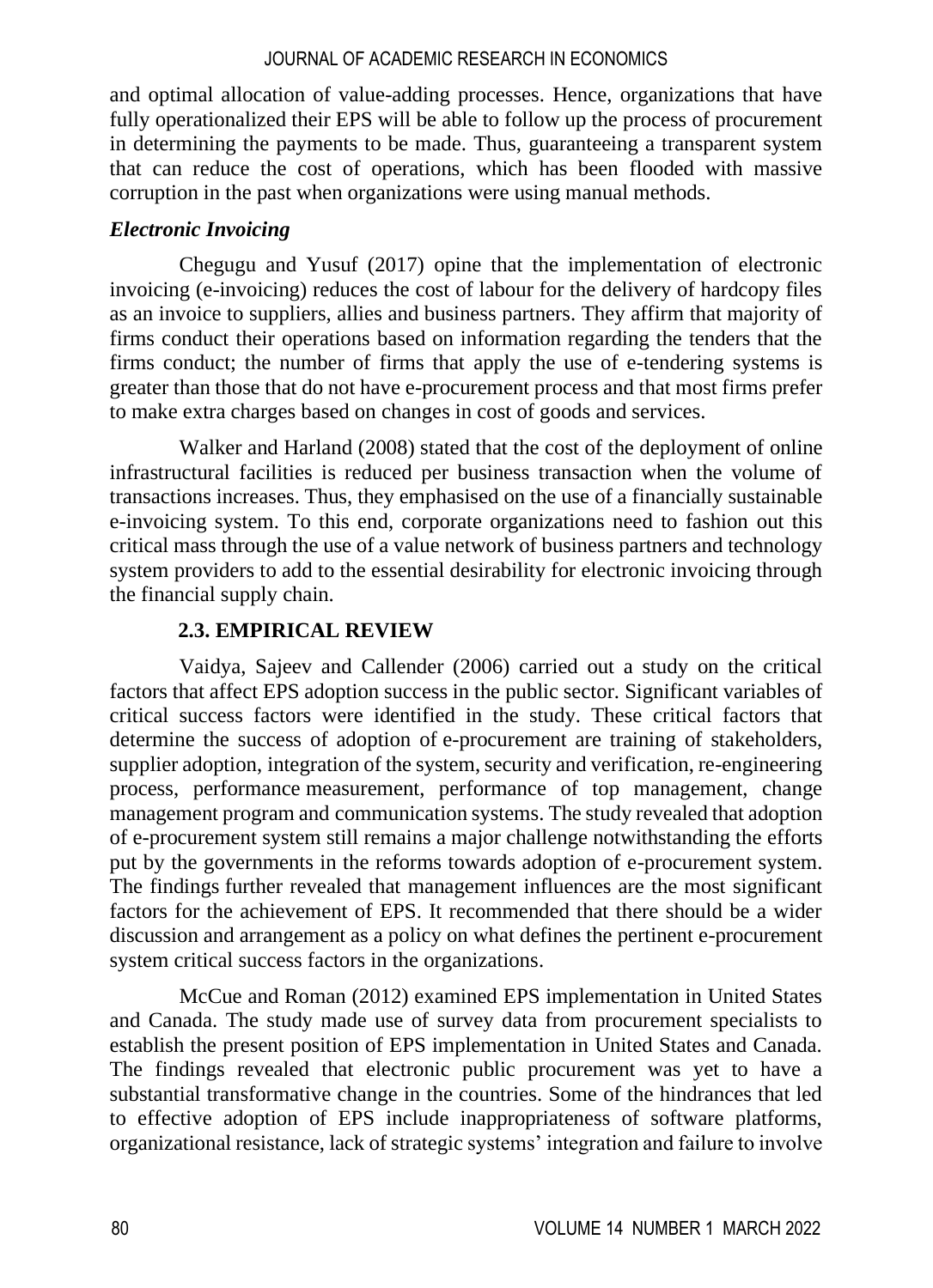public procurement experts in the design of EPS. The study recommended that in order to capitalize on the gains of transformative nature of Information and Communication Technology in procurement, management, system analysts and procurement specialists must take an active role in both the design of the software and its adoption across political, institutional and behavioural spheres.

Yen and Ng (2013) performed a study on the effects of EPS in the purchasing process on the supply chain by examining the project of textile industry in Hong Kong. They made use of SWOT analysis to describe the influences in each stage of procurement process. Strengths and weaknesses were used as internal efficiency and effectiveness measurement in the purchasing process. Yen and Ng (2013) found that EPS facilitates documentation of the bidding process which in turn enhances transparency, accountability, efficiency and procurement operations.

Matunga *et al* (2013) assessed the extent to which electronic procurement system influences efficient procurement in public hospitals in Kisii, Kenya. The study used a sample of 5 hospitals and made use of e-tendering, e-quotations and esourcing as the major EPS variables. It was established that the utmost difficulties confronted when using EPS was lack of capital, inadequate funding, inability to manage change programs and inadequate training of staff on the use of new innovations. The study concluded that public hospitals have implemented some of the EPS irrespective of the challenges associated with its implementation.

Chegugu and Yusuf (2017) examined the impact of EPS practices on the performance of organizations in public hospitals in the county government of Uasin Gishu, Kenya. Specifically, the study investigated the impacts of electronic tendering, electronic invoicing and electronic payment on the performance of organizations. The study made use of the survey research design using a sample size of 367 respondents. The study revealed that there is increased competitiveness in the tendering bid for the hospital and the implementation of electronic invoice will clearly indicate charges from purchasers to suppliers. Furthermore, the study revealed that electronic payment makes it cheap to punctually pay suppliers on supply delivery due to fewer charges incurred upon sending money through electronic banking systems. The study recommended that all hospitals should automate the practice of invoicing so as to promote accountability and transparency in record management. This enables quicker tracking of records and identification of payments to be made to suppliers.

From the review of empirical studies, the foremost gap in this study is centred on geographical space. Most of the studies have been investigated in different developed nations. The study on the influence of electronic procurement practices on sustainable organizational competitive advantage is needed in developing countries because the necessity for the use of innovations that will increase the efficiency and effectiveness of the organizations. Thus, this study was carried out in Nigeria, which is a developing country. Second, the study on the influence of electronic procurement practices on sustainable organizational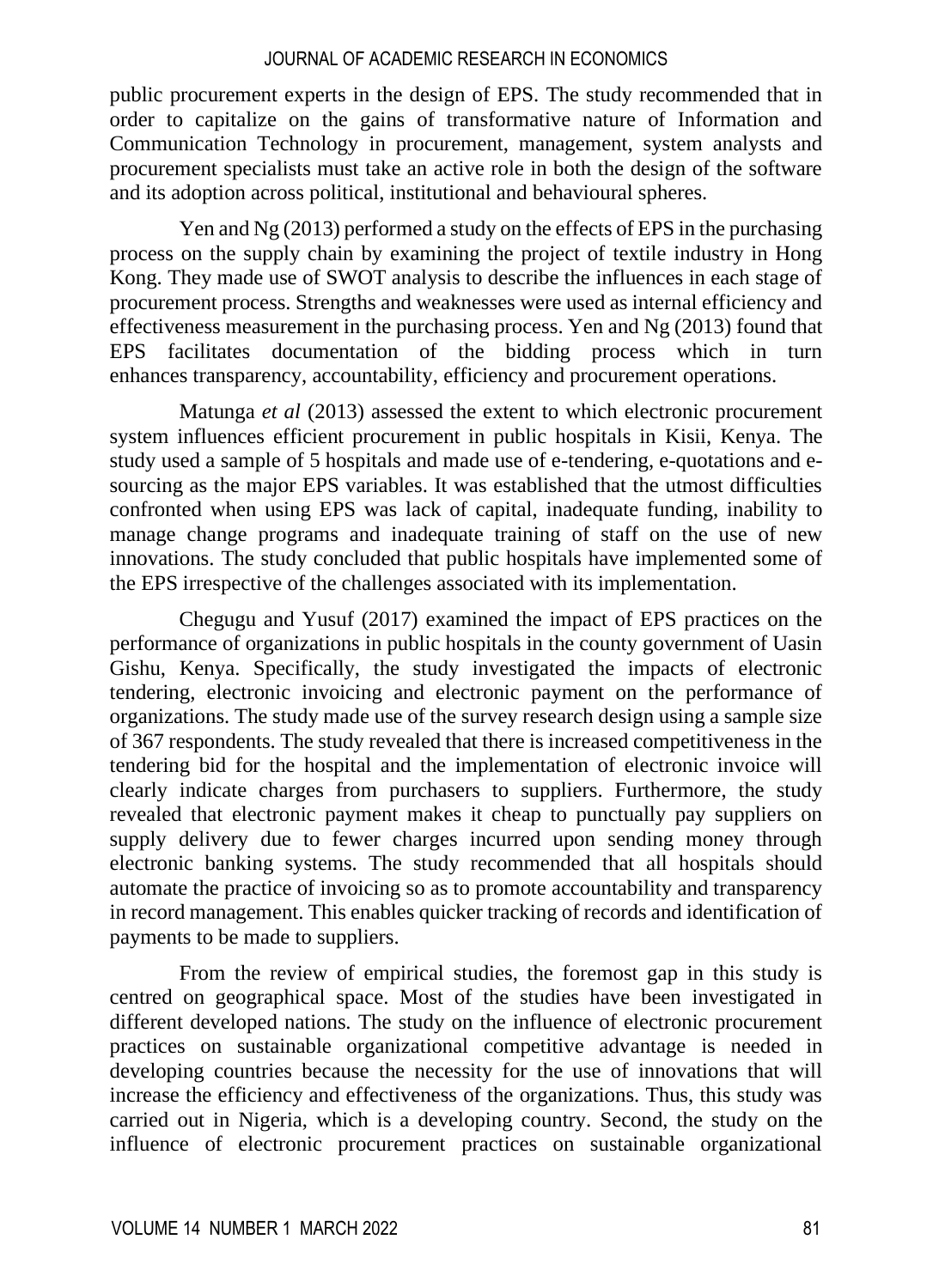competitive advantage was focused in different industries in different parts around the world. Therefore, this study was focused on the oil and gas industry of Nigeria. Therefore, the context of the influence of electronic procurement practices on sustainable organizational competitive advantage in the upstream oil and gas firms in Nigeria has not been given much attention by previous studies. This study made a mark as been able to specifically found out the relationship between electronic invoicing, electronic auction, electronic tendering, and electronic payment with sustainable organizational competitive advantage particularly in the oil and gas firms in Nigeria.

### **2.4. UNDERPINNING THEORETICAL FRAMEWORK FOR THE STUDY**

The theoretical framework for this study is based on the dynamic capability theory (DCT). The DCT is an adoption model for understanding and examining electronic procurement practices and sustainable organizational competitive advantage of the oil and gas firms in Nigeria. The theory proposes that the process that leads to competitive advantage of the firm stems from the effective and efficient usage of the enterprise's particular resource and capability assets (Penrose, 1995). Consequently, the dynamic capabilities framework incorporates managerial decisions regarding the adoption of e-procurement system practices for capability development. Basically, the theory identified the principles of transparency, accountability and efficiency; decline in expenditure; enhancement in the use of resources of the firm through labour discipline; flexibility in decision making; competition in the organization through decentralization and emphasis on result through policies and procedures (Teece, Pisano & Shuen, 2007).

The theory correctly links e-procurement system practices and organizational sustainable competitive advantage. As a conceptualization of effective e-procurement system practices, dynamic capability theory is a persistent drive in ensuring greater accountability, transparency, effectiveness and efficiency in resource allocation of the firm. Against this backdrop, knowledge of the influencing practices of e-procurement system adoption that will lead to sustainable competitive advantage of the upstream oil and gas industry in the Niger-Delta region of Nigeria becomes critical. Hence, the study examined electronic procurement system practices and sustainable organizational competitive advantage of the Nigerian upstream oil and gas industry in the Niger-Delta region of Nigeria premised on the dynamic capability theory.

## **2.5. OIL AND GAS SECTOR IN NIGERIA**

There has been high level of dependence on oil for revenue in Nigeria since oil was discovered in Oloibiri, Bayelsa State by Shell Corporation in 1956 and other parts of Niger-Delta areas such that Nigeria is seen as mono product economy (Iyoha & Itsede, 2004). The oil and gas industry has different structures and is broadly divided into; upstream sector, midstream sector and downstream sector. The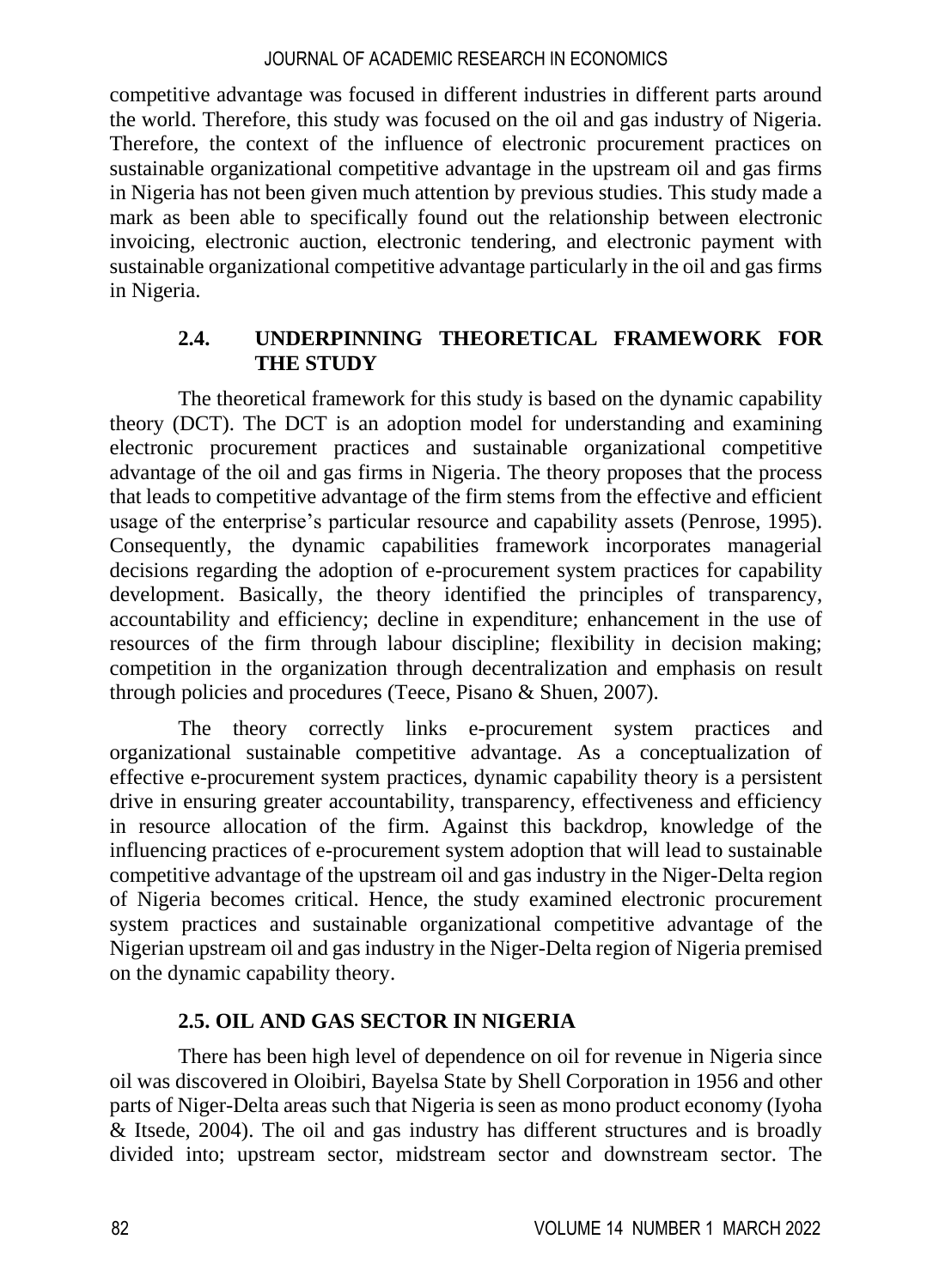upstream sector activities include; Oil Exploration & Development and Gas Exploration & Development, the Midstream sector is involved in Oil Transportation & Gas Transmission, Gas Processing, Liquefied Natural Gas/Compressed Natural Gas/Gas to Liquid (LNG/CNG/GTL), Derivative Processing/Production and Oil Refining. While the Downstream Sector is concerned with Gas Distribution /Sale, Petroleum product distribution & Storage, Petroleum Product Retail.

The major forms of oil and gas arrangements in Nigeria's upstream sector from the records of DPR (2015) are as follows: Joint Venture (JV); Production Sharing Contracts (PSCs); Service Contract (SC); and Marginal Field Concession (MFC).

The Joint Venture Companies (JVC) is the standard agreement between the national oil companies, that is, the Nigerian National Petroleum Corporation (NNPC) and Multinational Oil Companies (MOCs). Under this arrangement, both NNPC and the MOCs contribute to funding of oil operations in the proportion of their Joint Venture (JV) equity holdings and generally receive crude oil produced in the same ratio. Major operators in the JVs with the NNPC are Shell, ExxonMobil, ChevronTexaco, TotalFinaElf and Agip. It is however important to note that the JV model is currently being phased out in the oil and gas industry, due mainly to the inability of the NNPC to fund its share of JV costs.

As a result of the increasing funding pressure from the JVs, the Federal Government of Nigeria (FGN) adopted the PSC model in 1993 as the preferred petroleum arrangement with MOCs. Apart from awards restricted exclusively to indigenous companies, awards for upstream operations are now made on PSC basis. Under this arrangement, the concession is held by NNPC. NNPC engages the MOCs or the indigenous companies as contractors to conduct petroleum operations on behalf of itself and NNPC. The contractors take on the financing risk. If the exploration is successful, the contractors are entitled to recover its costs on commencement of commercial production. If the operation is not successful, the contractors bear the loss.

Under this model, the Contractor undertakes exploration, development and production activities for and on behalf of NNPC or the concession holder, at its own risk. The concession ownership remains entirely with the NNPC/ holder and the Contractor has no title to the oil produced. The Contractor is reimbursed cost incurred only from proceeds of oil sold and is paid periodical remuneration in accordance with the formulae stipulated in the contract. The Contractor has the first option to buy back the crude oil produced from the concession. The Contractor is assessed to tax on its service fees under the Companies Income Tax Act as amended (CITA) at 30%; while the concession holder (or the NNPC) is assessed to tax under the PPTA.

The Federal Government (FG), in furtherance of its Nigerian Content agenda, encourages MOCs to surrender their marginal fields for assignment to indigenous concession holders. To provide special incentives to marginal field operators, the FG promulgated the Petroleum (Amendment) Act No. 23 and the Marginal Field Operations (Fiscal Regime) Regulations 2005 on the development of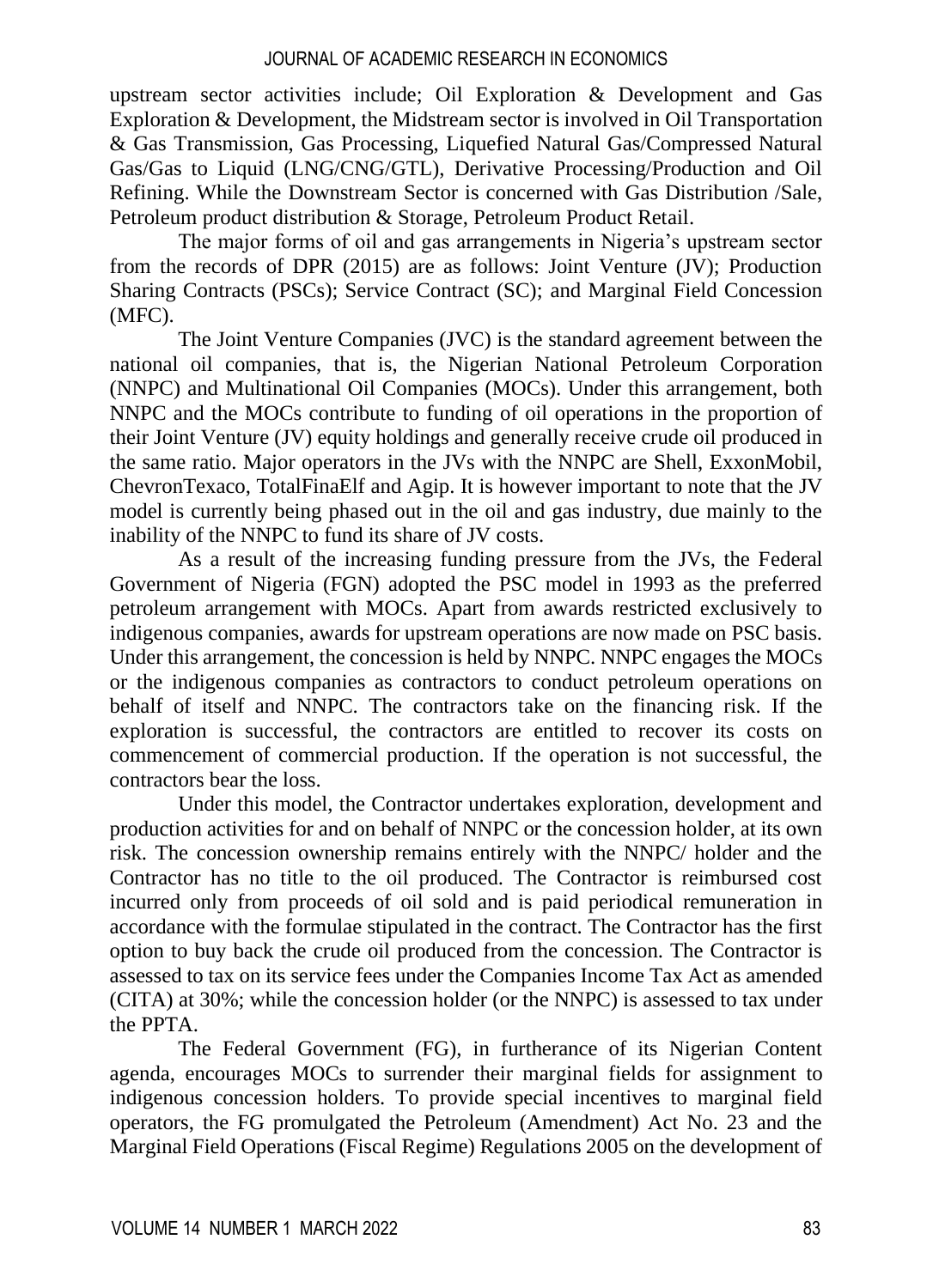marginal fields. Generally, a Marginal Field is defined as any field that has reserves booked and reported annually to the DPR and has remained unproduced for a period of over 10 years.

## **3. METHODOLOGY**

This study is an ex-post facto and field survey type of research. The justification for the use of the survey research design is that the research is conducted at a particular point in time. This method was also chosen in order to refer to phenomena as they exist in real life. Also, it is relatively economical in of terms of time and resources. This study focused on oil and gas firms in the upstream sector operating in the nine states of the Niger Delta zone which comprises of Abia, Akwa-Ibom, Bayelsa, Cross River, Delta, Edo, Imo, Ondo and Rivers for purpose of obtaining information about the firms' electronic procurement practices system. These upstream oil and gas consist of both indigenous and multinational firms. The choice of the Niger-Delta region of Nigeria as a geographical coverage is necessitated upon by the high number of upstream oil and gas firms in the locality. Furthermore, Niger-Delta region of Nigeria is the area where oil and gas is being explored. Administrative offices of the various oil and gas firms across the nine states were examined. The choice of these states is that most of the upstream activities (in term of; Geodesic survey**;** Civil works such as site surveys and preparation of drilling locations**;** Seismic data acquisition**;** Drilling operations**;**  Geological activities**;** Crude oil transportation and storage**s;** Exploration and production activities in Nigeria are carried out in these states. Consequently, the choice of upstream sector is that electronic procurement practices system is mostly pronounced in firms that constituted the sector.

The issues specifically examined included sustainability of organizational competitive advantage as the dependent variable; while electronic procurement practices system was proxied with four constructs or variables such as electronic tendering, electronic invoicing, electronic payment and electronic auctioning as the independent variables.

The study population of interest is all the employees and management staff of the procurement department of the respective upstream oil and gas firms in the Niger-Delta region of Nigeria. The employees and management staffs were used because they make policy decisions pertaining to procurement and demands for supplies for the oil and gas firms. Due to their knowledge and experiences, they are assumed to be conversant with the management of the oil and gas firms' operations and procurement procedures and therefore, can easily provide the needed information for the study. The population of this study cuts across both multinational and national firms operating in the upstream sector operating in the Niger Delta States. A total of forty (40) firms constitute the population size of 515 management and senior staff in the procurement department and units. These oil and gas firms in the upstream sector include joint venture companies with Nigerian National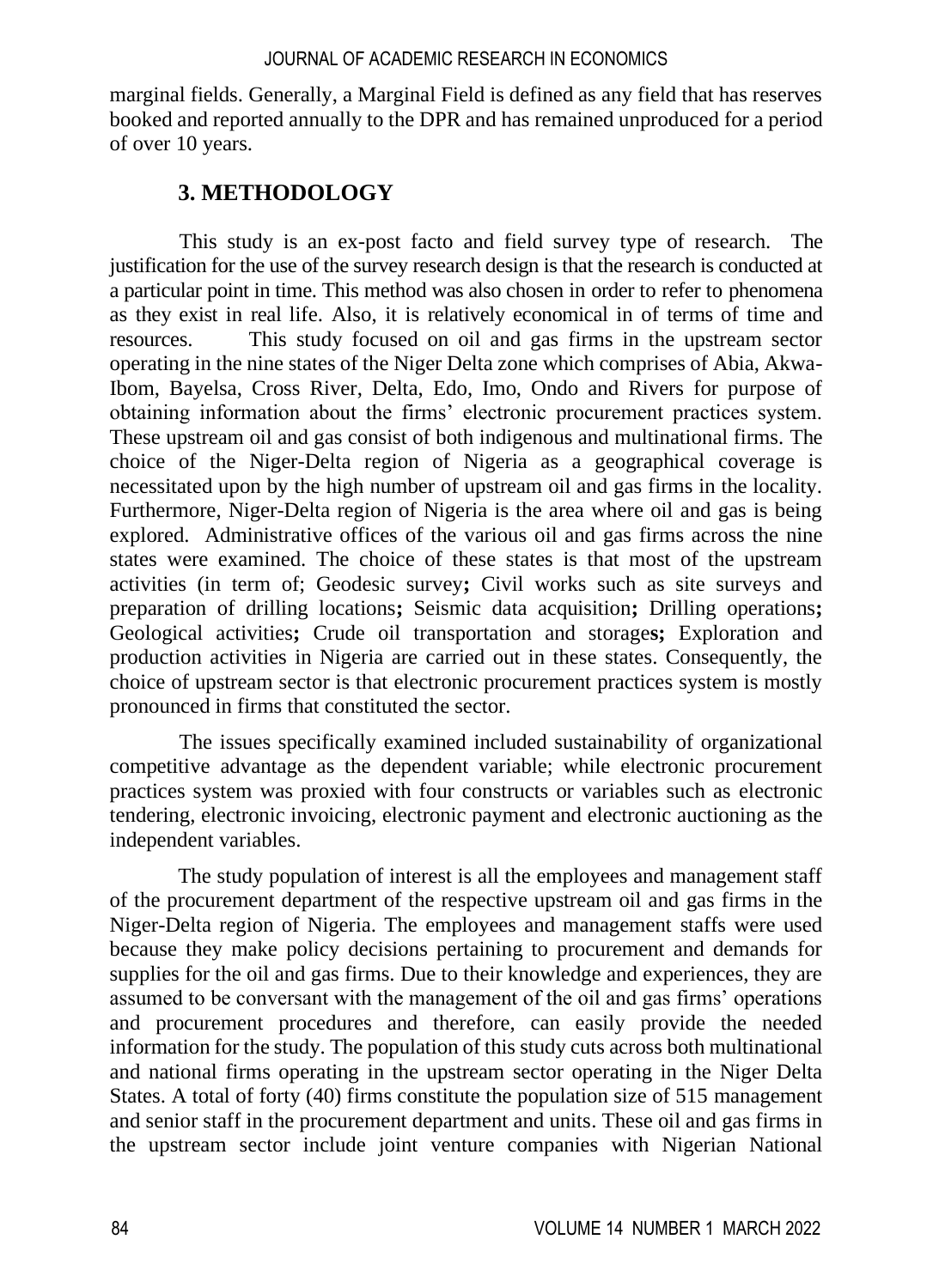Petroleum Corporation (NNPC) which consists of Shell, Mobil, Chevron, NAOC, TEPNG, Pan- Ocean NPDC and Total; production sharing companies made up of Addax, Conoco Phillips, New Cross, Esso, Ocean Energy, Snepco, Sahara, Fes-Napims, Oando, Teepco and Stardeep; Independent (Sole Risks) companies (National Oil Companies) which include Seplast, First Hydro Carbon, Shoreline, ND Western, Naconde, Consolidated Oil, Monipulo, Atlas, Continental Oil, Cavendish, Express Petroleum, Dubri Oil and Allied Camac. and those in Marginal Fields which include Midwestern, Energia Ltd, Oriental Energy, Niger Delta Petroleum, Platform Petroleum, Inaltersmith, Pillar, Britannia and Prime Exploration. The distribution is shown in Table 1: below:

| S/N            | <b>Upstream Firms Categories</b>            | Number of<br><b>Firms</b> | <b>Population Size of Management</b><br><b>Staff</b> |
|----------------|---------------------------------------------|---------------------------|------------------------------------------------------|
|                | Joint Venture Companies (JVCs)              | 9                         | 149                                                  |
| $\mathcal{D}$  | Companies<br>Production<br>Sharing<br>(PSC) | 8                         | 136                                                  |
| 3              | Independent (Sole Risk) (NOC)               | 13                        | 112                                                  |
| $\overline{4}$ | Marginal Fields (MF)                        | 10                        | 118                                                  |
|                | Total                                       | 40                        | 515                                                  |

*Source: NNPC Annual Report (2018)/Researchers' Survey (2021).*

The sample size for the study of two hundred and four (224) respondents was arrived at through the use of number estimation formula as suggested by Yamane (1967). It is calculated below.

$$
n = \frac{N}{1 + N(e)^2}
$$

Where:  $n =$  sample size;  $N =$  population size (finite population);  $e =$  desired level of significance; (in this case is 5%)

$$
n = \frac{515}{1 + 515(0.05)^2}
$$

$$
n = 224
$$

|  |  |  | Table 2. Breakdown of sample size |  |  |  |
|--|--|--|-----------------------------------|--|--|--|
|--|--|--|-----------------------------------|--|--|--|

| S/N | <b>Upstream Firms Categories</b>        | <b>Size</b><br><b>Population</b><br><b>Management</b><br><b>Staff</b> | of Sample Size of<br><b>Management Staff</b> |
|-----|-----------------------------------------|-----------------------------------------------------------------------|----------------------------------------------|
|     | Joint<br>Companies<br>Venture<br>(IVCs) | 149                                                                   |                                              |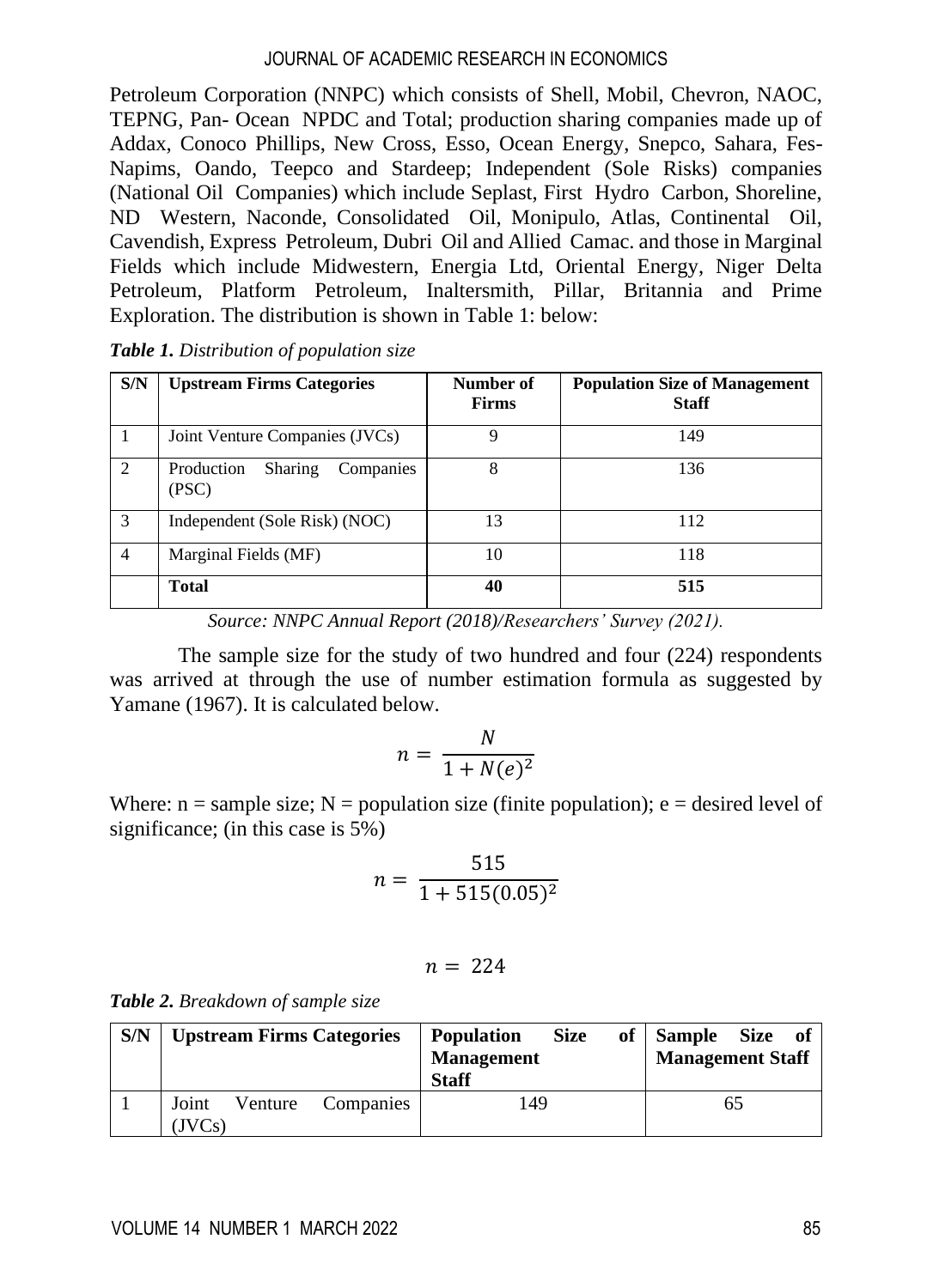|   | Production<br>Sharing<br>Companies (PSC) | 136 | 59  |
|---|------------------------------------------|-----|-----|
| 3 | Independent (Sole<br>Risk)<br>(NOC)      | 112 |     |
|   | Marginal Fields (MF)                     | 118 |     |
|   | <b>Total</b>                             | 515 | 224 |

| JOURNAL OF ACADEMIC RESEARCH IN ECONOMICS |  |
|-------------------------------------------|--|
|-------------------------------------------|--|

*Source: Researchers' Survey (2021).*

The convenience sampling technique was used to administer the copies of the questionnaire to the respondents. Out of the chosen sample size of 224 given copies of questionnaire; 220 respondents' copies of questionnaire were valid, and the responses used for data analysis, interpretation and presentation, making the response rate 98.2 per cent.

### **Model Specification**

The model for the study is developed based on the theoretical framework, which is expressed as sustainable organizational competitive advantage being a function of e-tendering, e-invoicing, e-payment and e-auctioning. It is therefore stated functionally as:

= (, , , ) … … … … … … … … … … … … … (1)

Therefore,

= <sup>0</sup> + 1 + 2 + 3 + 4 + … … … … (2)

Where:  $SOCA =$  Sustainable Organizational Competitive Advantage;  $E TEN = E$ tendering;  $EINV = E-invoicing$ ;  $EPAY = E-payment$ ; and  $EAUC = E-auctioning$ .

 $β_1, β_2 β_3, β_4 =$  coefficients of elasticity displaying degrees of explanation power about sustainable organizational competitive advantage;  $\beta_0$  = constant term; and  $\epsilon$  = error term.

And *a priori* expectations:  $\beta_1$ ,  $\beta_2$ ,  $\beta_3$ , and  $\beta_4 > 0$  ... ... ... ... ... ... (3)

## *Validity and Reliability of the Research Instrument*

The questionnaire for this study consisted of three main sections, namely the profile of the company, respondents and specific questions designed to measure the organizational competitive advantage constructs. The instrument used for the data collection was a closed ended questionnaire designed for the subjects. It employed five points modified form of Likert type scales with  $1 =$  strongly disagree (SD),  $2 =$ disagree (D),  $3 =$  undecided (U),  $4 =$  agree (A),  $5 =$  strongly agree (SA) to measure all the items.

To ensure validity of the questionnaire designed, the draft copy of the research instrument was presented to two senior colleagues in the research area to critically examine the applicability of the statements, make amendments and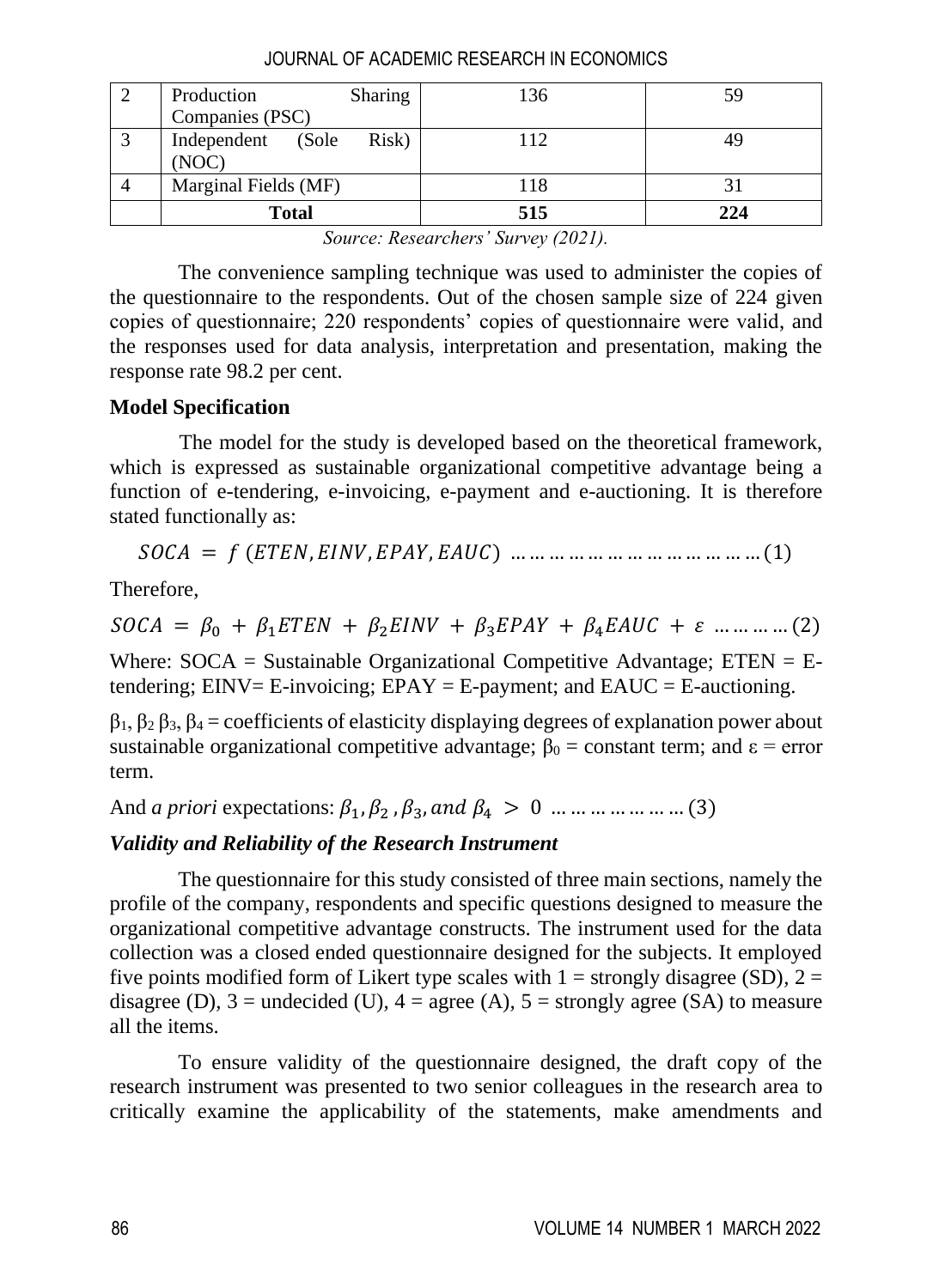necessary corrections pertinent to the research work, for final correction and vetting after which, all suggested corrections were duly effected.

Reliability of the research instrument was carried out in order to find out whether the measures of the research instrument would yield the same results on other occasions. The reliability of the instrument was established by pilot testing the instrument on (30) selected respondents among employees and management staff of the different oil and gas firms in the Niger-Delta region of Nigeria. Feedbacks were reviewed and questions were then harmonized. The final form of the research instrument comprised of thirty-five (35) closed ended questions for the inferential statistics. The Lee Cronbach Alpha coefficient statistical test as an analytical measure was conducted to establish the internal consistency of the items of the structured questions. Dwivedi (2008) notes that the general agreed lower and acceptable limit for the Cronbach's alpha coefficient is 0.70, although, the requirement may be lowered to 0.60 in the case of exploratory research. Coefficient of 0.70 and above is regarded as good and very reliable (Sekaran, 1992). All the measures in the survey must exceed this minimum threshold; otherwise such measure would either be rephrased to enhance its reliability or excluded from further data analysis (Scheepers  $\&$  Janssen, 2008). The outcome of the reliability test is presented in Table 3.

| <b>VARIABLE</b>                                        | <b>CRONBACH'S ALPHA</b> |
|--------------------------------------------------------|-------------------------|
| <b>NO. OF ITEMS</b>                                    |                         |
| Sustainable Organizational Competitive Advantage<br>15 | 0.838                   |
| <b>Electronic Tendering</b>                            | 0.757                   |
| Electronic Invoicing                                   | 0.795                   |
|                                                        |                         |
| Electronic Payment                                     | 0.794                   |
| Electronic Auctioning                                  | 0.754                   |
|                                                        |                         |

*Table 3. Reliability Test*

*Source: Researchers' computation based on the field survey 2021 using SPSS 22.0*

The reliability test showed that sustainable organizational competitive advantage has the highest Cronbach's Alpha value of 0.838 for the internal consistency of its construct items. And the other constructs equally passed the Cronbach's Alpha test as seen from the Table 3. This means that the Cronbach's Alpha for the variables were more than 0.70 and as such are considered to be good for internal alpha which is between 0 and 1. This means scales in this reliability analysis were well-established and the results are acceptable and can be used for further exploratory research to elicit the needed information from the respondents.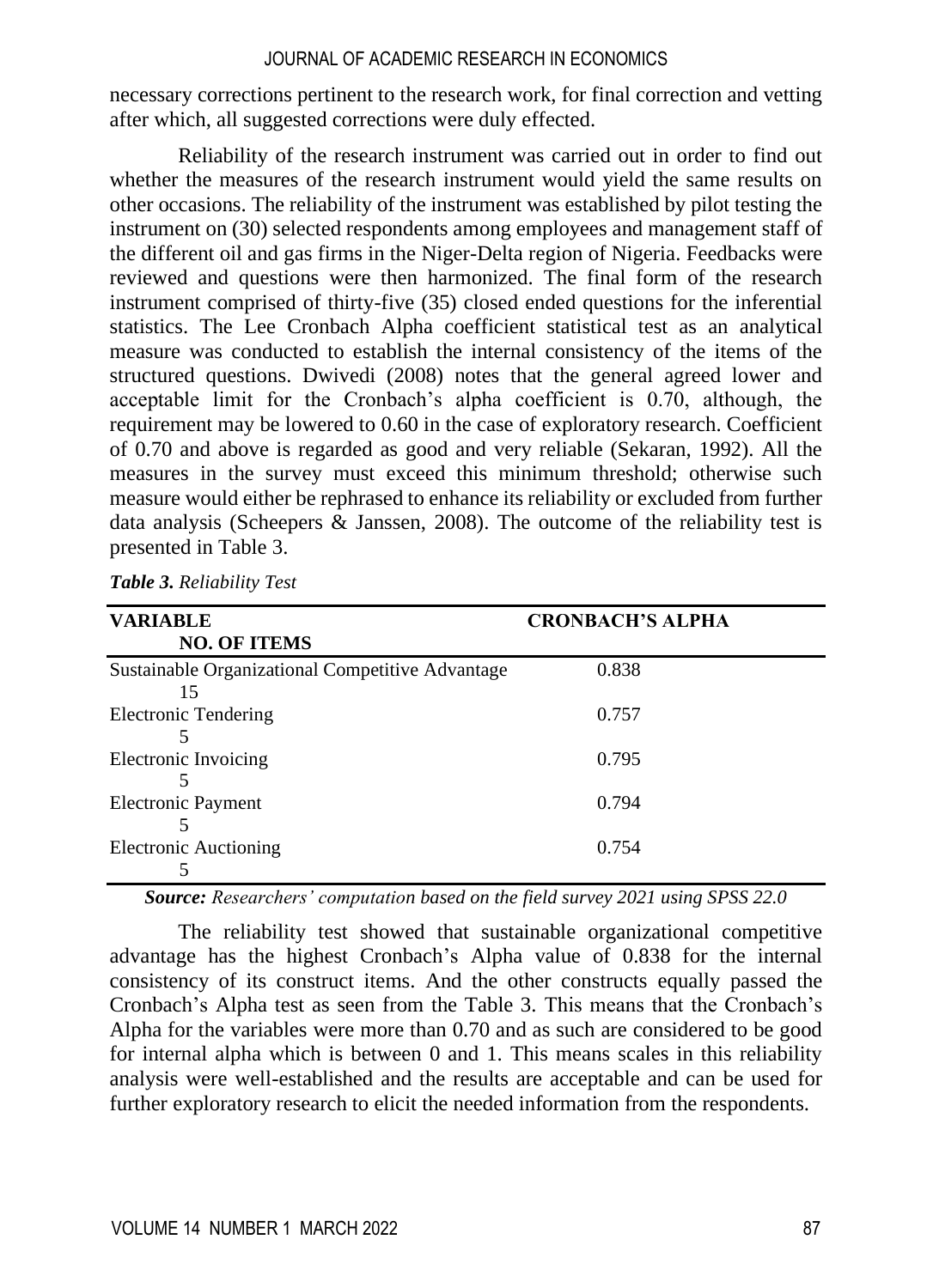The collected data were analysed through descriptive and inferential statistics. All data were coded and the test analyses were done at 5 per cent level of significance using the Statistical Package for the Social Sciences (SPSS) version 22.0.

## **4. FINDINGS**

## **4.1 DIAGNOSTIC TESTS AND ESTIMATION OF ORDINARY LEAST SQUARES (OLS) REGRESSION RESULTS**

The various diagnostic tests carried out in this study include Pearson correlations; Kaiser Meyer-Olkin (KMO) and Bartlett's Tests which were analysed as follow:

| <b>Variables</b> | <b>Mean</b> | <b>Standard Deviation</b> | <b>SOCA</b> | <b>ETEN</b> | <b>EINV</b> | <b>EPAY</b> | <b>EAUC</b> |  |
|------------------|-------------|---------------------------|-------------|-------------|-------------|-------------|-------------|--|
| <b>SOCA</b>      | 4.365       | 0.725                     |             |             |             |             |             |  |
| <b>ETEN</b>      | 4.356       | 0.842                     | $0.386**$   |             |             |             |             |  |
| <b>EINV</b>      | 3.876       | 0.759                     | 0.042       | $0.585**$   |             |             |             |  |
| <b>EPAY</b>      | 4.134       | 0.968                     | 0.035       | $0.101*$    | $0.411**$   |             |             |  |
| <b>EAUC</b>      | 4.124       | 0.864                     | 0.079       | $0.180**$   | $0.422**$   | $0.455**$   |             |  |
|                  |             |                           |             |             |             |             |             |  |

*Table 4. Mean, Standard Deviation and Pearson Correlations*

*Source: Author's Compilation (2021) (SPSS 22)*

Table 4 showed associations among variables and to check if there is presence of multi-collinearity. It was observed that when sustainable organizational competitive advantage (SOCA=1) was at perfect unit value, electronic procurement practices proxied electronic tendering (ETEN=0.386\*\*); electronic invoicing (EINV=0.042); electronic payment (EPAY=0.035) and, electronic auctioning (EAUC=0.079) were positively associated with sustainable organizational competitive advantage at 1 per cent (1-tailed). Consequently, there was no presence of multi-collinearity since none of the variables was perfectly correlated or above 0.80 (80%) with sustainable organizational competitive advantage as suggested by Bryman and Cramer (2005) for case of multi-collinearity. The results further implied that the variable data were suitable for regression purposes, hence we proceeded to check for sampling adequacy using Kaiser Meyer-Olkin (KMO) and Bartlett's test of sphericity as indicated in Table 5 below.

*Table 5. Kaiser Meyer-Olkin (KMO) and Bartlett's Test*

| Kaiser-Meyer-Olkin Measure of Sampling Adequacy. | .599               |         |
|--------------------------------------------------|--------------------|---------|
|                                                  | Approx. Chi-Square | 670.170 |
| <b>Bartlett's Test of Sphericity</b>             |                    | -15     |
|                                                  | Sig.               | .000    |

*Source: Author's Compilation (2021) (SPSS. 20)*

The Kaiser Meyer-Olkin (KMO) which is concerned with testing of sampling adequacy and Bartlett's Test of Sphericity proved to be significant following the result of the estimated chi-square value of 670.170 and significant at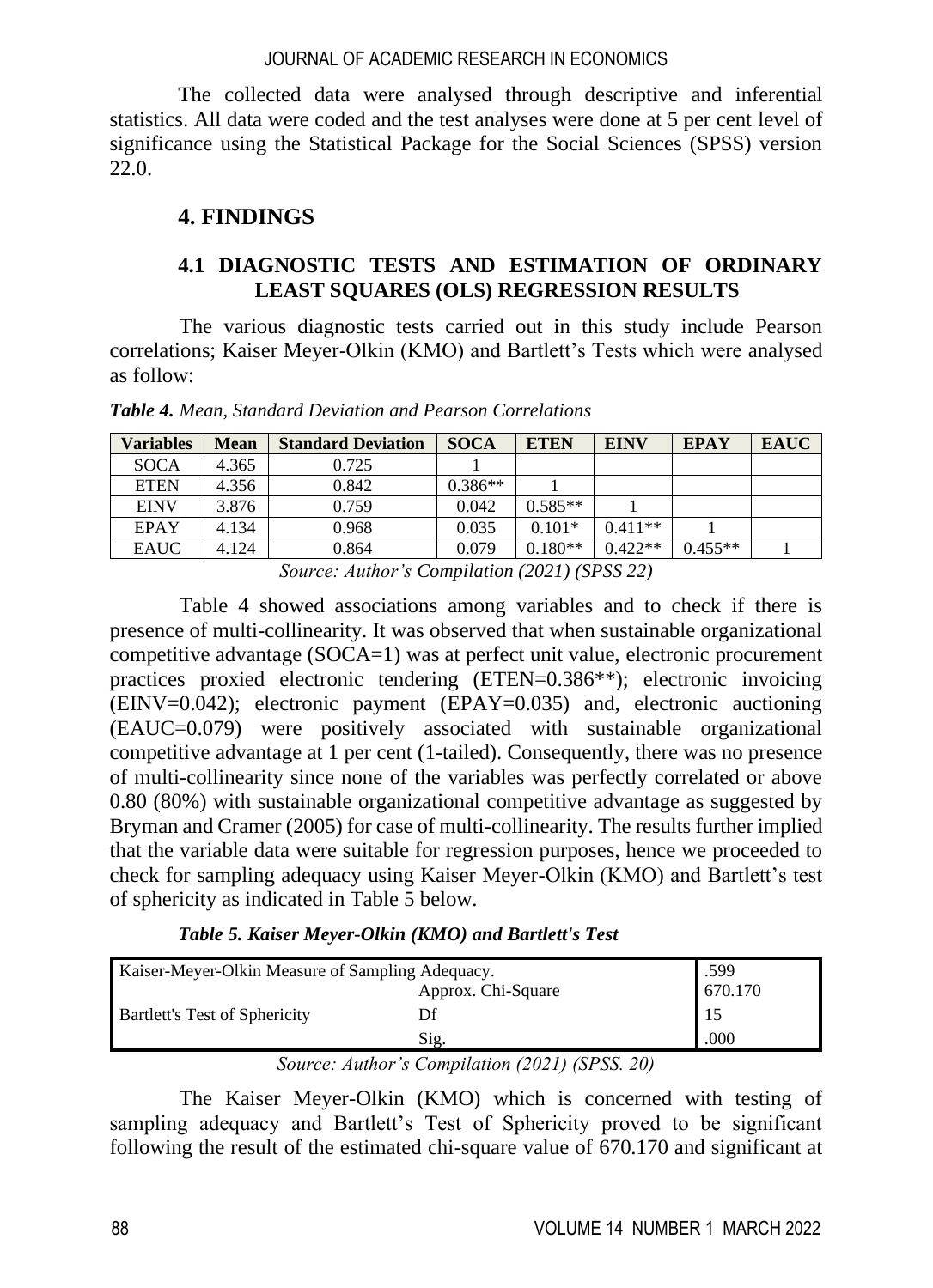1 per cent. This implied that sampled upstream oil and gas firms and required observations were adequate to justify the study. Also, collated questionnaire data were quite reduced using the principal component analysis (PCA) for the use of ordinary least squares (OLS) regression. Hence, we proceed to the use of ordinary least squares (OLS) regression in the next section.

## *Multiple Regression and Test of Hypotheses*

|  |  | Table 6. Ordinary Least Squares (OLS) Regression Estimation |  |  |  |
|--|--|-------------------------------------------------------------|--|--|--|
|--|--|-------------------------------------------------------------|--|--|--|

| Model                                                                                                  |                 | <b>Unstandardized Coefficients</b> | <b>Standardized</b><br><b>Coefficients</b> | T<br>Sig. |       |
|--------------------------------------------------------------------------------------------------------|-----------------|------------------------------------|--------------------------------------------|-----------|-------|
|                                                                                                        | B               | <b>Standard</b><br>Error           | <b>Beta</b>                                |           |       |
| (Constant)                                                                                             | $-.325$         | .072                               |                                            | $-4.517$  | .000  |
| <b>ETEN</b>                                                                                            | .159            | .027                               | .226                                       | 5.989     | .000  |
| <b>EINV</b>                                                                                            | .210            | .060                               | .160                                       | 3.534     | .000  |
| <b>EPAY</b>                                                                                            | 1.136           | .071                               | .937                                       | 15.937    | .000. |
| <b>EAUC</b>                                                                                            | .066            | .040                               | .093                                       | 1.650     | .114  |
| $R=0.768^{\circ}$ ; R Square=0.591<br><b>Estimate=0.2892983</b><br>F-Stat=205.972; Durbin-Watson=1.554 | <b>Adjusted</b> | R Square=0.588; Standard Error of  |                                            | the       |       |

*Source: Author's Compilation, (2021) (SPSS V.20)*

 *SOCA = -0.325 + 0.159ETEN +0.2101EINV+0.136EPAY +0.066EAUC* 

 *(***-4.517) (5.989) (3.534) (15.937) (1.650)** 

Table 6 showed the ordinary least squares regression method results of the variables examined. Reported below the model in parentheses against coefficients were t-statistics. The results revealed that all the independent variables used to proxy electronic procurement practices like; electronic tendering (ETEN), electronic invoicing (EINV), electronic payment (EPAY) and electronic auctioning (EAUC) indicated positive coefficients and were also statistically significant except electronic auctioning that indicates no significant relationship.

The coefficients result in respective basis showed that electronic tendering (ETEN) with a positive coefficient value of 0.159 units with sustainable organizational competitive advantage (SOCA), implied that a unit increase in electronic tendering (ETEN) would lead to increase in sustainable organizational competitive advantage by 16 per cent. Also, electronic invoicing (EINV) which indicated positive coefficient value of 0.210 units with sustainable organizational competitive advantage suggested that a unit increase in electronic invoicing would lead to increase in sustainable organizational competitive advantage (SOCA by 21 per cent. Furthermore, electronic payment (EPAY) with positive coefficient value of 1.136 units with sustainable organizational competitive advantage (SOCA), revealed that a unit increase in electronic payment would lead to increase in sustainable organizational competitive advantage (SOCA) by 113.6 per cent. It was also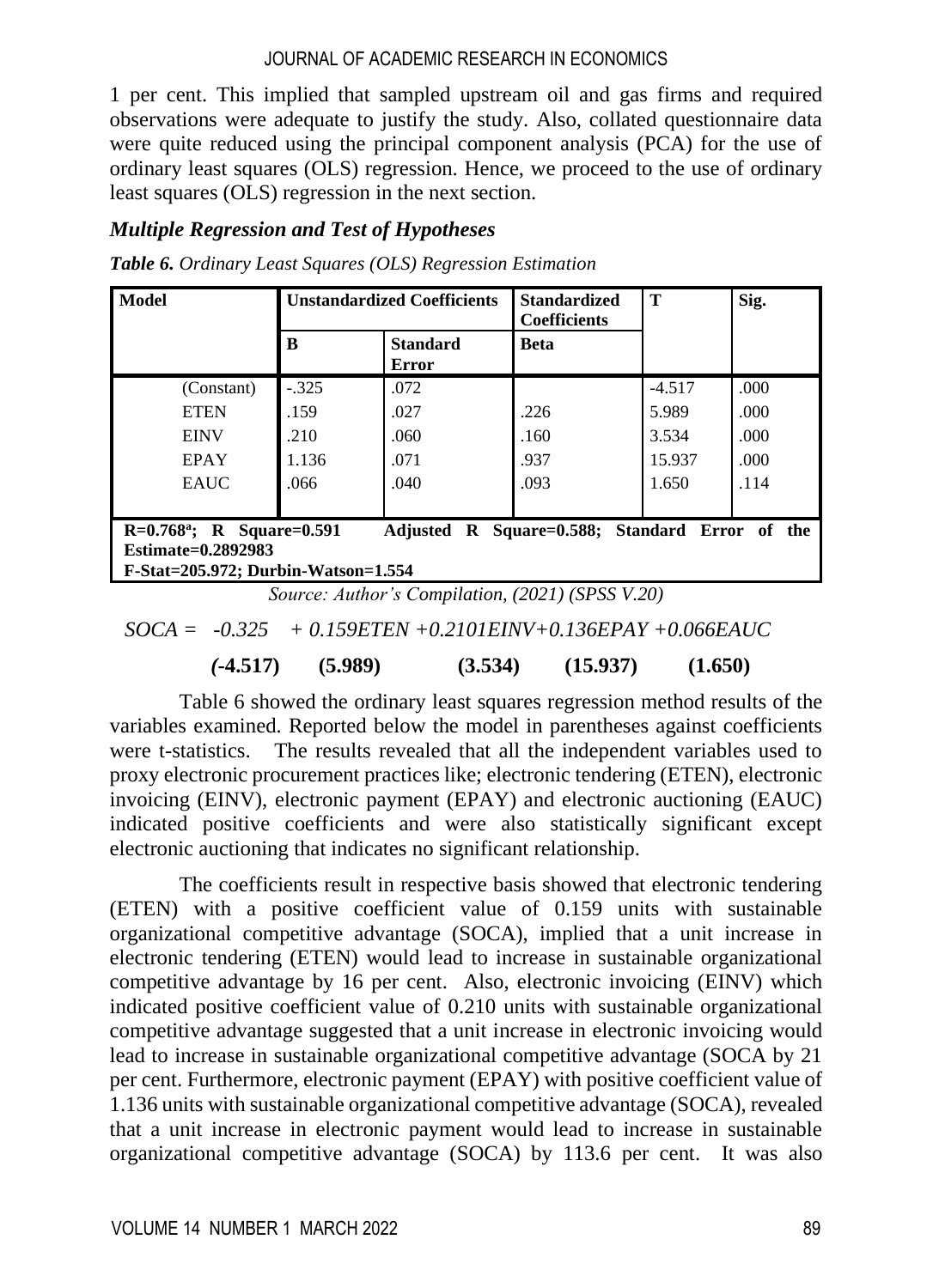indicated that electronic auctioning (EAUC) with positive coefficient value of 0.066 units with sustainable organizational competitive advantage (SOCA), implied that a unit increase in electronic auctioning would lead to increase in sustainable organizational competitive advantage (SOCA) by 7 per cent.

However, it is deduced that the electronic procurement practice system stood at a high positive correlation coefficient of 0.768 (77 per cent), with sustainable organizational competitive advantage (SOCA). The coefficient of determination  $(R^2)$  $= 0.591$ ), implied that the explanatory variables in the model accounted for 59 per cent systematic variations in the dependent variable (sustainable organizational competitive advantage (SOCA)) while 49 per cent were captured by the error term. Also, the adjusted coefficient of determination ( $R^2$ =0588) indicated that about 59 per cent of the variations are well explained after adjusting the degree of freedom by the independent variables. The overall test (F-statistic, which is the goodness-of-fit measure) that indicated value of 205.972 units and at significant level of 1 per cent, compared with standard error of regression with minimal value of 0.2892, suggested that the overall result is statistically significant. The Durbin-Watson statistic with value of 1.55, implied absent of autocorrelation in the result which is a further indication that results are suitable for prediction and policy judgement.

#### **4.2 DISCUSSION OF FINDINGS**

First, it was observed in Table 4 that overall mean index was 4.356 and greater that the standard deviation of 0.842 indicating that respondents were of the opinion that E-tendering has relationship with sustainable organizational competitive advantage. The electronic tendering in Table 4.7 which showed positive coefficient value of 0.159 units, conformed to our apriori expectation, such that a unit increase in electronic tendering (ETEN) would lead to increase in sustainable organizational competitive advantage by 16 per cent. The hypothesis tested indicated that electronic tendering as an electronic procurement practices system was statistically significant, suggesting that it is a strong influencing factor of sustainable organizational competitive advantage. The outcome revealed that electronic tendering has significant positive relationship with sustainable organizational competitive advantage of some selected upstream oil and gas companies in the Niger-Delta region of Nigeria. This finding concurred to extant studies of Chegugu and Yusuf (2017) who found that e-tendering enhances competitiveness for the benefit of the organization. Also, Yen and Ng (2013) revealed that e-procurement facilitates documentation of the tendering process which in turn enhances transparency and accountancy and improve efficiency in the organisation.

Second, it was deduced in Table 4 that electronic invoicing had overall mean index of 3.876 that electronic invoicing selection significantly influence sustainable competitive advantage of some selected upstream oil and gas companies in the Niger-Delta region of Nigeria. This was manifested in the test of hypothesis which indicated that electronic invoicing is statistically significant meaning that it is a strong influencing factor of electronic procurement in relation to sustainable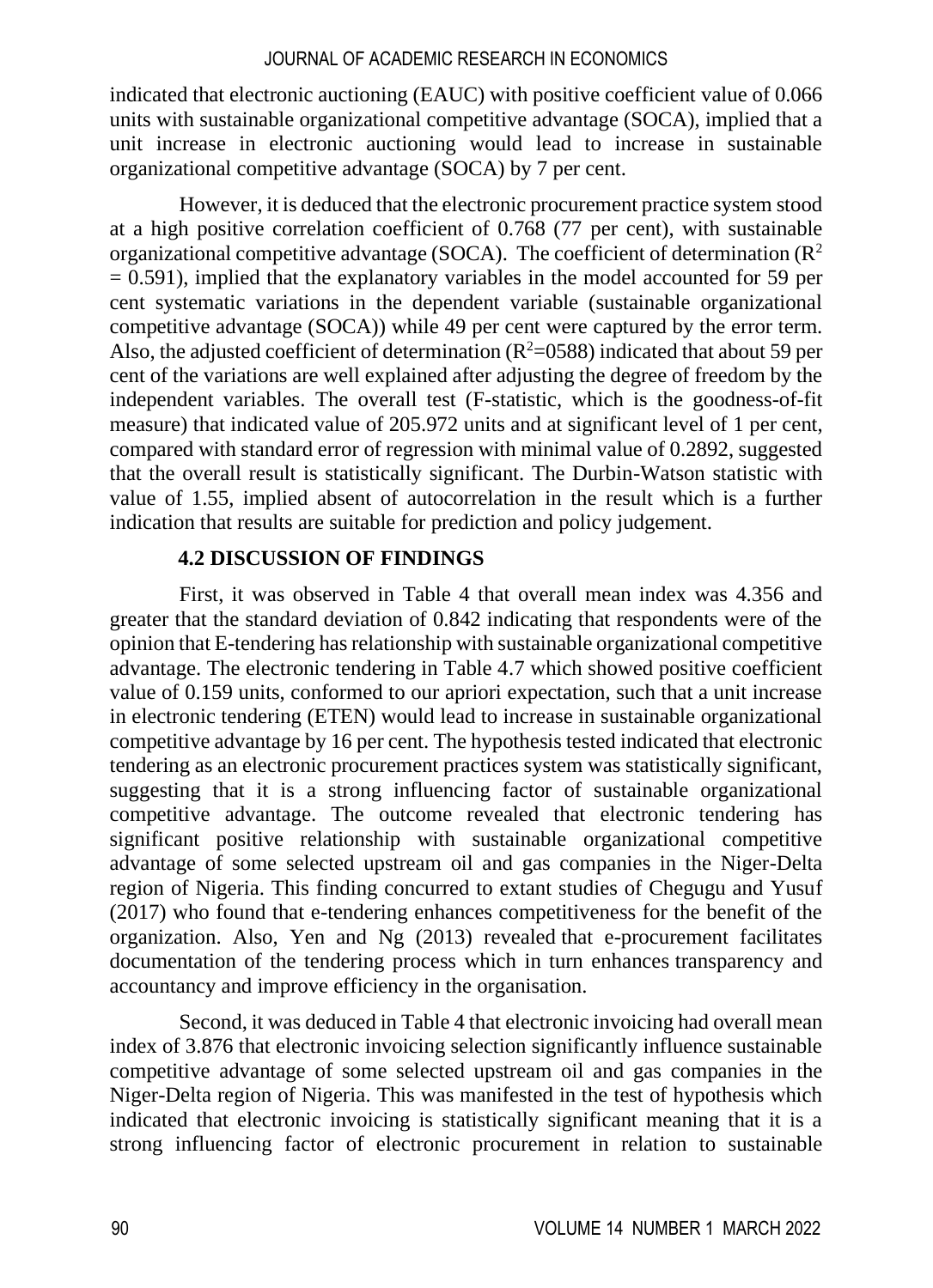organizational competitive advantage. Electronic invoicing selection showed positive coefficient value with sustainable organizational competitive advantage, which is in line with our apriori expectation, implying that a unit increase in electronic invoicing selection could increase sustainable organizational competitive advantage. The finding is consistent with the views of Oteki et al. (2018) who revealed that there is significant relationship between electronic invoicing and organisational performance in terms of competitive advantage. In addition, Chegugu and Yusuf (2017) indicated that e-invoicing facilitates fast means of making procurement and this promotes competitive advantage on the organisation. Similarly, Walker and Harland (2008) showed that formulation of a financially viable e-invoicing solution can enhance competitive advantage to the organization.

Third, it was also found in Table 4 that overall mean and standard deviation index of electronic payment stood at 4.134 and 0.968 respectively indicating that majority of the respondents were of the agreed perceptions that electronic payment has relationship in fostering sustainable organizational competitive advantage. Electronic payment which indicated positive coefficient value of 1.136 in Table 4.8, implied that a unit increase in electronic payment system could bring about increase in sustainable organizational competitive advantage by about 114%. The hypothesis tested showed that electronic payment is statistically significant, indicating that it is a strong determinant of electronic procurement in relation to sustainable competitive advantage. This is consistent with views and findings of Chegugu and Yusuf (2017) who found that e-payment makes it cheap and quick for prompt payment to suppliers on supply delivery which can bring about competitive advantage to the organisation. Matunga et al. (2013) showed that organisations using various modes of e-payments like debit card payment system, credit card payment system, online electronic cash system, electronic cheque system and smart cards based electronic payment system can have competitive advantage

Finally, Table 4 indicated overall mean and standard deviation index of electronic auctioning were 4.124 and 0.864 respectively suggesting that most of the respondents were of the agreed view that electronic auctioning has relationship with sustainable organizational competitive advantage. Electronic auctioning which showed positive coefficient value of 0.066, implied that a unit increase in electronic auctioning could bring about increase sustainable organizational competitive advantage. The result is in line with our apriori expectation. The result of hypothesis tested revealed electronic auctioning is statistically insignificant, suggesting that it does not significantly influence, but has positive relationship with sustainable competitive advantage of some selected upstream oil and gas companies in the Niger-Delta region of Nigeria. This implied that electronic auctioning as am electronic procurement practices is a weak influencing factor of sustainable competitive advantage. This finding corroborated with Matunga et al (2013) who showed that an e-auction where suppliers bid online against each other for contracts against a published specification considering price and/or other quantitative attributes such as carriage charge, quantity discounts and quality among others can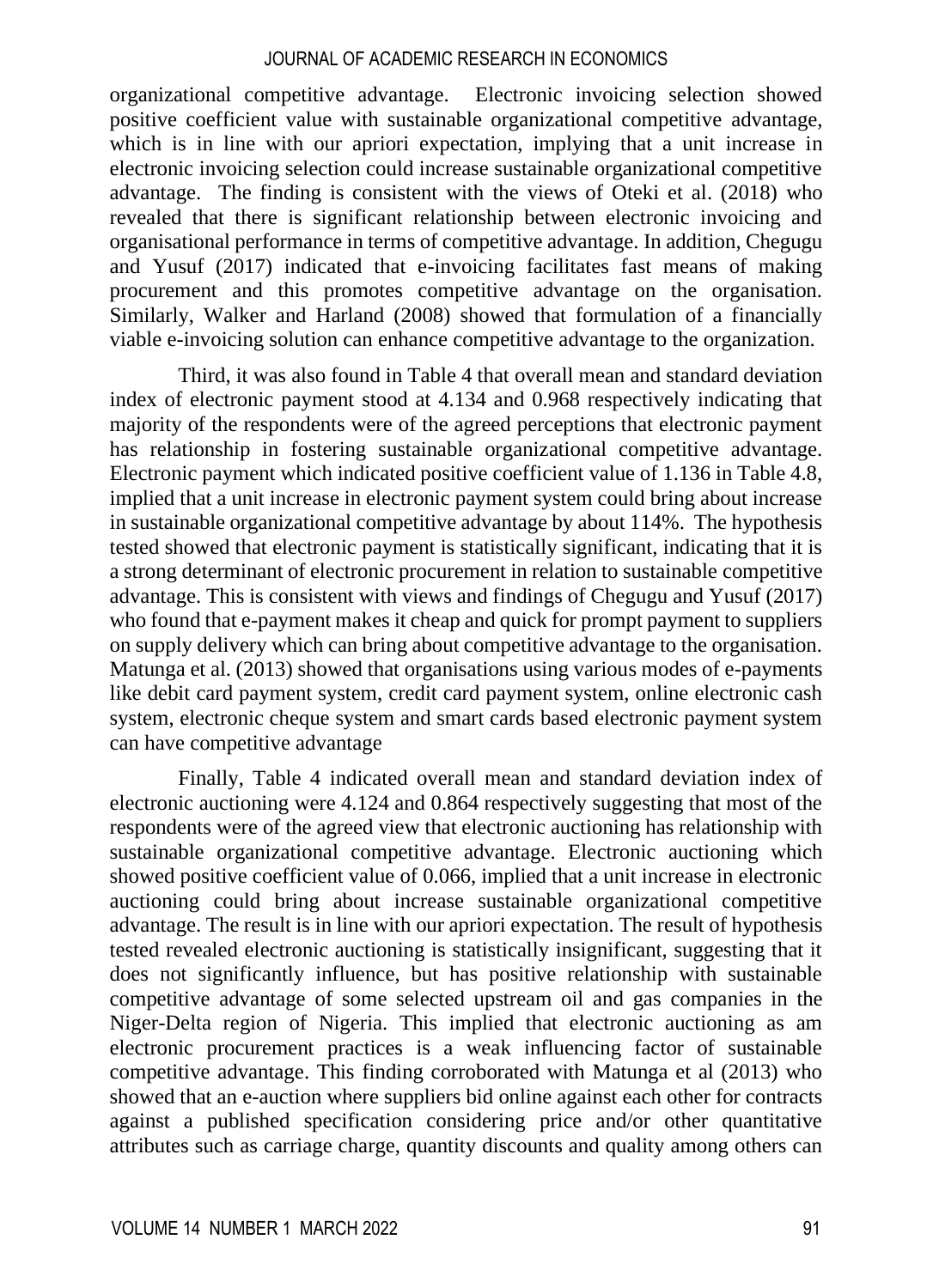bring about competitive advantage to the organisation. McCue and Roman (2012) stated that electronic auctioning could pave way for competitive advantage to an organisation in terms of negotiating significant spot purchases and receiving pricing on frequently tendered communications or service.

## **5. CONCLUSION**

The thrust of this study is on electronic procurement practices and sustainable organisational competitive advantage in selected oil and gas companies with emphasis on upstream industry in Niger Delta of Nigeria. The issues of electronic procurement system practices in relation to sustainable organisational competitive advantage have attracted considerable attention among researchers and business practitioners in developed and developing countries of the world. Paradigm shift from traditional to digital era necessitates electronic procurement system practices in order to enhance sustainable organisational competitive advantage. The dynamic capability theory upon which this study is anchored has proved that electronic procurement system practices in an organization is relentless drive toward the direction of ensuring greater transparency in resource allocation, decentralization of management authority and performance management which are crucial in sustainable organisational competitive advantage. There is not much divergence in extant studies in terms of views and opinion regarding electronic procurement system practices and sustainable organisational competitive advantage in organization.

Outcome of this study revealed that electronic procurement system practices proxied by electronic tendering, invoicing and payment all have significant positive relationship with sustainable organisational competitive advantage implying that they are critical factors. It also showed that electronic procurement system practices substituted with electronic auctioning has no significant influence but has positive relationship with sustainable organizational competitive advantage suggesting that it is a weak influencing factor. Thus, this study concludes that electronic procurement system has relationship with sustainable organizational competitive advantage among selected upstream oil and gas companies in Niger Delta of Nigeria.

## **5.1. RECOMMENDATIONS**

(i) Management of organisations should encourage the practice of electronic tendering as to promote transparency and credibility in approval of qualified bidders for contracts. With electronic tendering, management should be able to ensure proper screening of tenders or bidders and give approval to those suppliers that have the capacity to carry out supply without hindrances.

(ii) All organisations especially those in oil and gas should automate the practice of invoicing so as to ensure proper stock or inventory management. Similarly, electronic invoicing is very important in tracking of supplies on the way and as well as monitoring and controlling supplies in the organisation.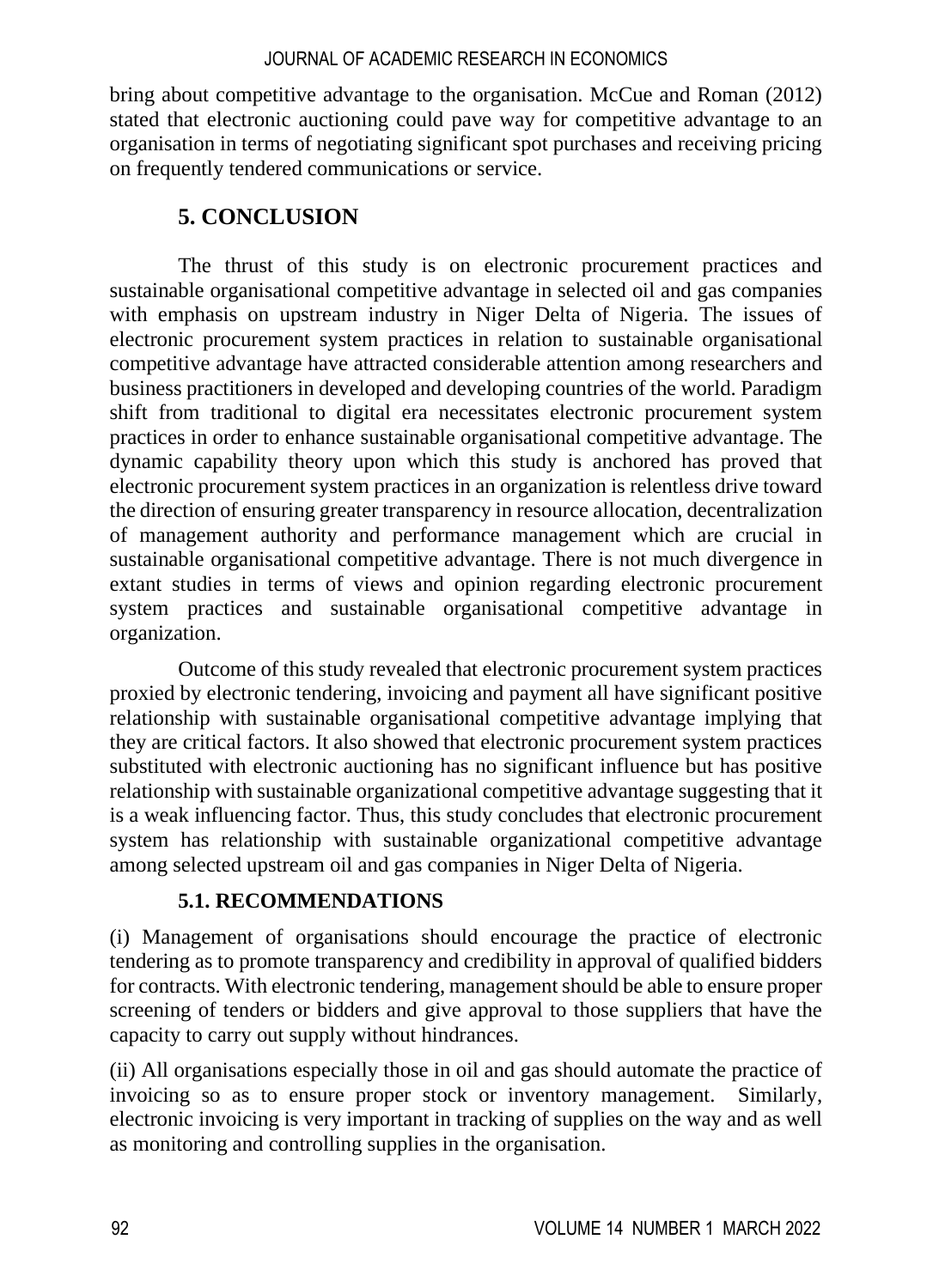(iii) All payments should be carried out using electronic payment as this will provide a safe and cheaper means of business transactions and as well as reduce the risk of carrying bulky money to the bank to pay creditors for goods purchased.

(iv) Management of organisations should implement electronic auctioning practices in disposing products or assets that are pencilled down for sale. With electronic auctioning, those interested will receive fair treatment without bias and unnecessary due influence or favouritism.

## **REFERENCES**

- Agagu, A.A. & Adu, F. (2008). Problems and Effects of Oil Industry on the Niger Delta: Matters Arising. A paper presented during *International Conference on the Nigerian State, Oil Industry and the Niger Delta* in Yenogoa, Bayelsa State.
- Bryman, A. & Cramer, D. (1997). Quantitative Analysis with SPSS12& 13.Retrieved 24/09/2018 from [www.rufismada.files.wordpress.com/2012/02/](http://www.rufismada.files.wordpress.com/2012/02/%20quantitative%20_data_12_13.pdf)  [quantitative \\_data\\_12\\_13.pdf.](http://www.rufismada.files.wordpress.com/2012/02/%20quantitative%20_data_12_13.pdf)
- Chegugu, N. R. & Yusuf, K. G. (2017). Effect of Electronic Procurement Practices on Organizational Performance in Public Hospitals in the County Government of Uasin Gishu, Kenya. Inte*rnational Academic Journal of Procurement and Supply Chain Management*, 2(3), 16-32.
- Croom, S. & Brandon-Jones, A. (2004). E-Procurement: Key issues in e-Procurement Implementation and Operation in the Public Sector, 13th *International Purchasing & Supply Education & Research Association (IPSERA) Conference*, April 4-7, Catania, Italy.
- Davila, A., Gupta, M. & Palmer, R. (2003). Moving Procurement Systems to the Internet: The Adoption and Use of E-Procurement Technology Models. *European Management Journal*, 21(1), 11-23. [https://doi.org/10.1016/S0263-](https://doi.org/10.1016/S0263-2373(02)00155-X) [2373\(02\)00155-X](https://doi.org/10.1016/S0263-2373(02)00155-X)
- Dwivedi, D.N. (2008). *Managerial Economics.* New Delhi: Vikas Publishing House PVT Limited. https://b-ok.cc/book/3570906/dfa93d
- Iyoha, M.A. & Itsede, O. (2004). *Nigerian Economy: Structure, Growth and Development.* (2nded). Benin City: Mindex Publishing Co. Ltd.
- MacManus, S.A. (2002). Understanding the Incremental Nature of E-Procurement Implementation at the State and Local levels. *Journal of Public Procurement*, 2 (1), 5-28.
- Matunga, D. A., Nyanamba, S. O. &Okibo, W. (2013). The Effect of E-Procurement Practices on Effective Procurement in Public Hospitals: A Case of Kisii Level 5 Hospital. *American International Journal of Contemporary Research*, 3 (8).
- McCue, C. & Roman, A.V. (2012). E-procurement: Myth or reality? *Journal of Public Procurement*, 12(2), 212-238.
- Minahan, T. &Degan, G. (2001). *Best Practices in E-Procurement*. Boston: Aberdeen Group.